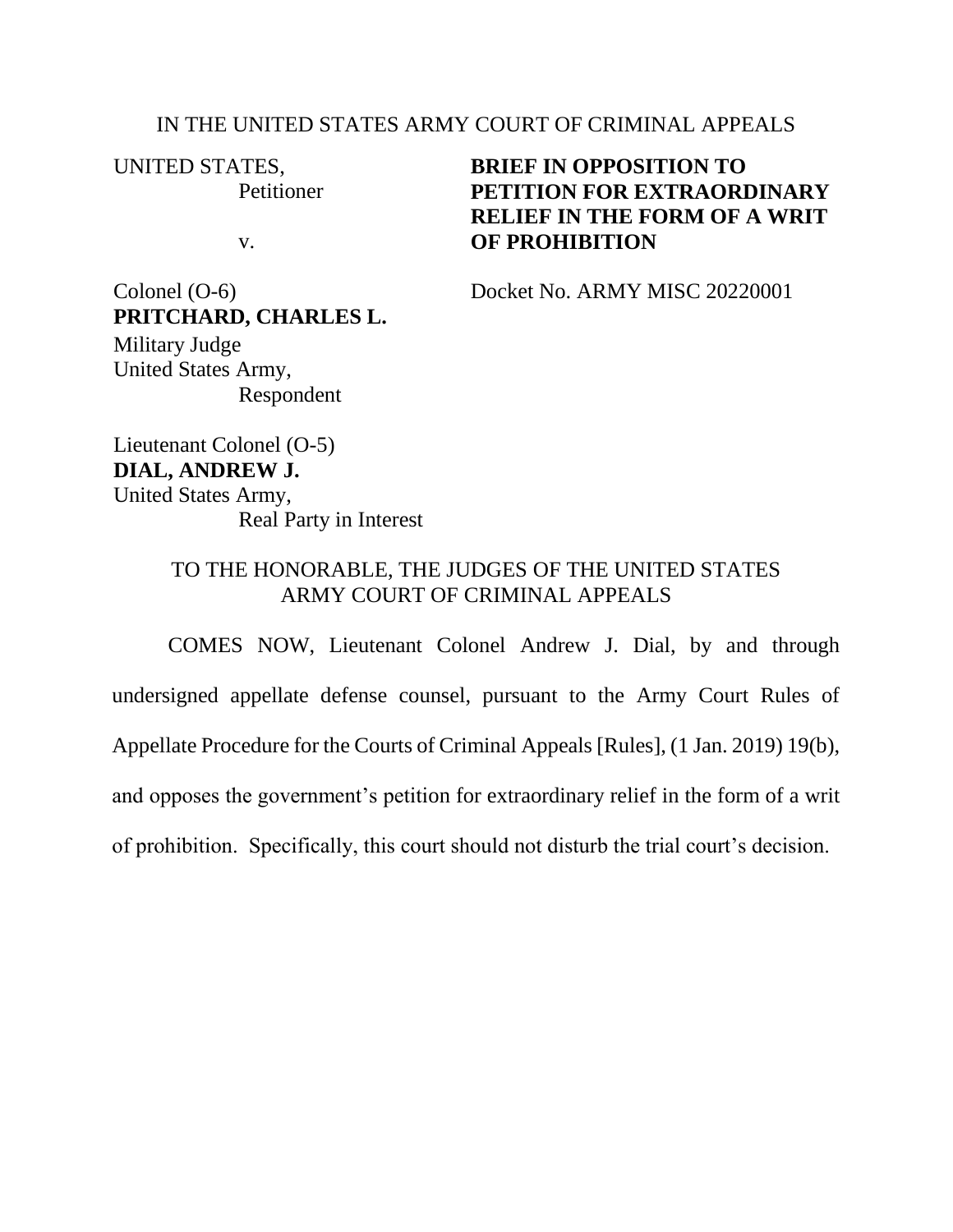### Table of Contents

| A. This court lacks jurisdiction to grant the government's petition because                                                                          |
|------------------------------------------------------------------------------------------------------------------------------------------------------|
|                                                                                                                                                      |
|                                                                                                                                                      |
|                                                                                                                                                      |
| B. The military judge's ruling regarding the application of the Equal                                                                                |
|                                                                                                                                                      |
| 1.A unanimous guilty verdict is a fundamental right guaranteed to service                                                                            |
| 2. The military judge's decision is required under the current case law14                                                                            |
| 3. Military accused and civilian defendants are similarly situated at the time<br>of trial and should be afforded the same due process protections17 |
| 4. There is no rational basis for denying service members the constitutional                                                                         |
| Verdicts that are not unanimous are less reliable than unanimous<br>$a$ .<br>guilty verdicts and therefore do not promote efficiency25               |
| b. The low risk of delays because of hung juries is not significant<br>enough to warrant denial of a fundamental right28                             |
| c. The government's unlawful command influence argument is a                                                                                         |
| .32<br>Appendix A                                                                                                                                    |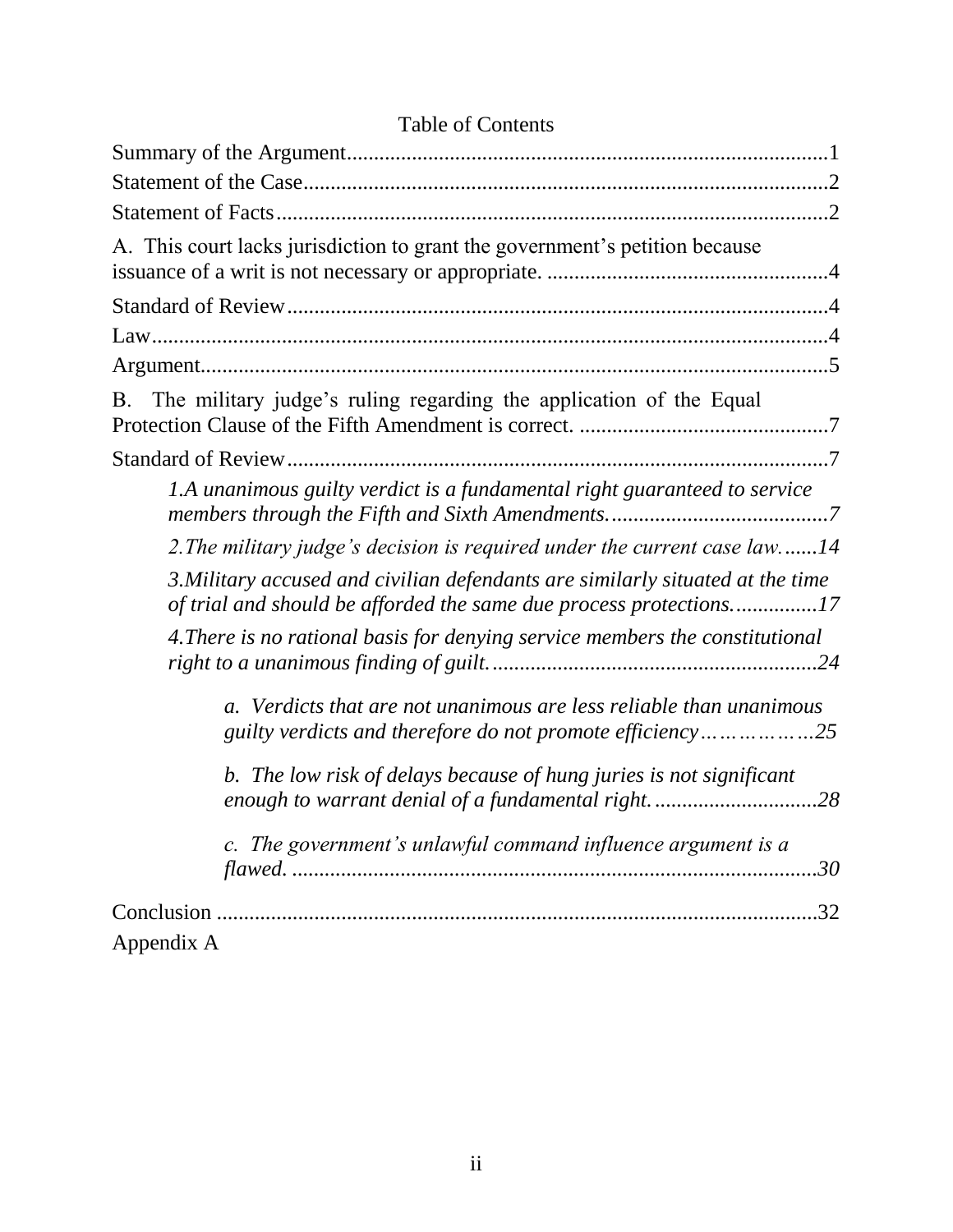## **TABLE OF AUTHORITIES**

### **UNITED STATES SUPREME COURT CASES**

## **COURT OF APPEALS FOR THE ARMED FORCES/ COURT OF MILITARY APPEALS CASES**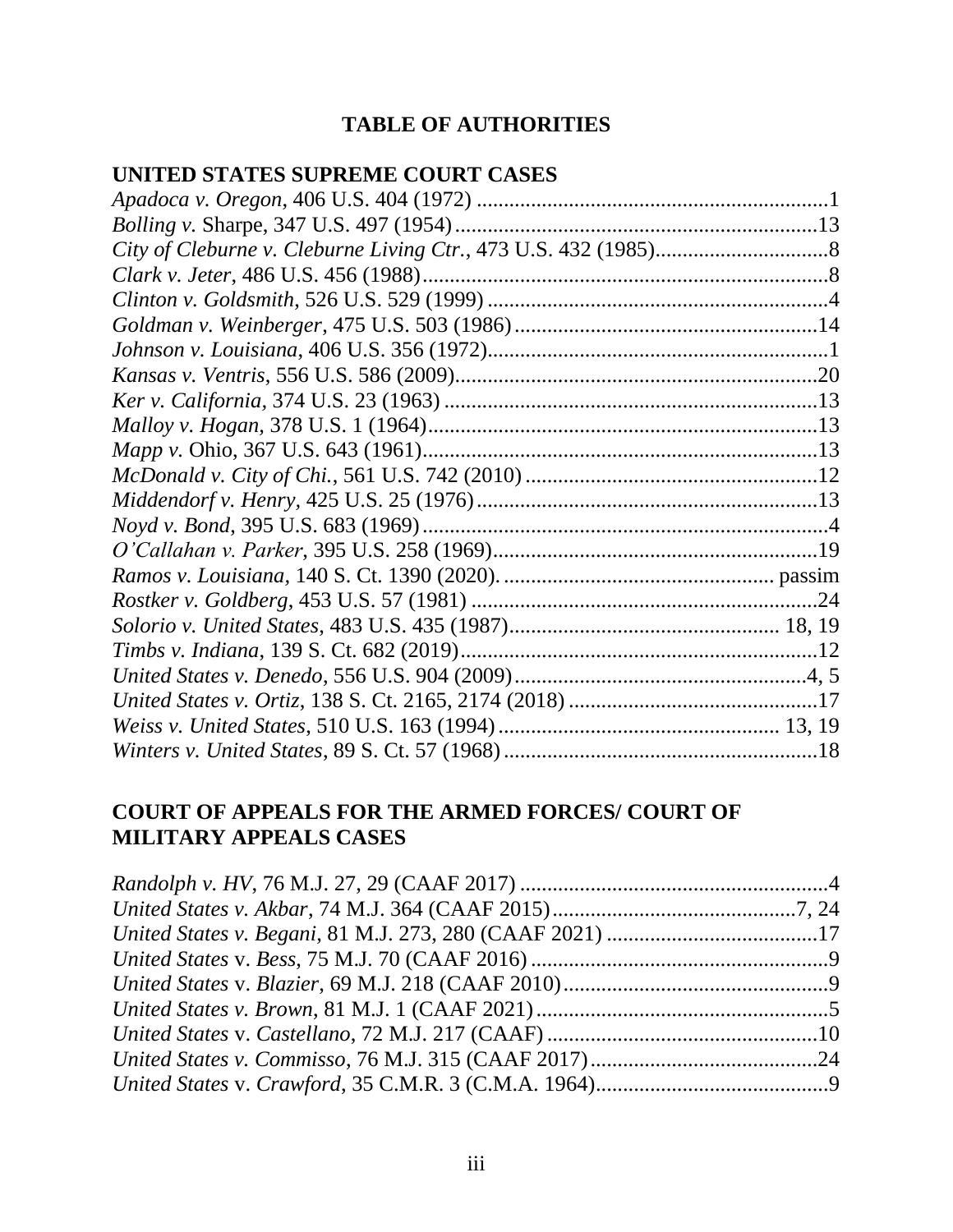| United States v. Wattenbarger, 21 M.J. 41 (C.M.A. 1985)10 |  |
|-----------------------------------------------------------|--|
|                                                           |  |
|                                                           |  |

## **SERVICE COURT CASES**

| <i>McKinney v. Jarvis,</i> 46 M.J. 870, 873 (Army Ct. Crim. App. 1997) 4   |  |
|----------------------------------------------------------------------------|--|
| <i>United States v. Gross, 73 M.J. 864 (Army Ct. Crim. App. 2014) 5, 7</i> |  |
| United States v. Mayo, 2017 CCA LEXIS 239 (Army Ct. Crim. App. 2017) 30    |  |

# **FEDERAL COURT CASES**

## **STATE COURT CASES**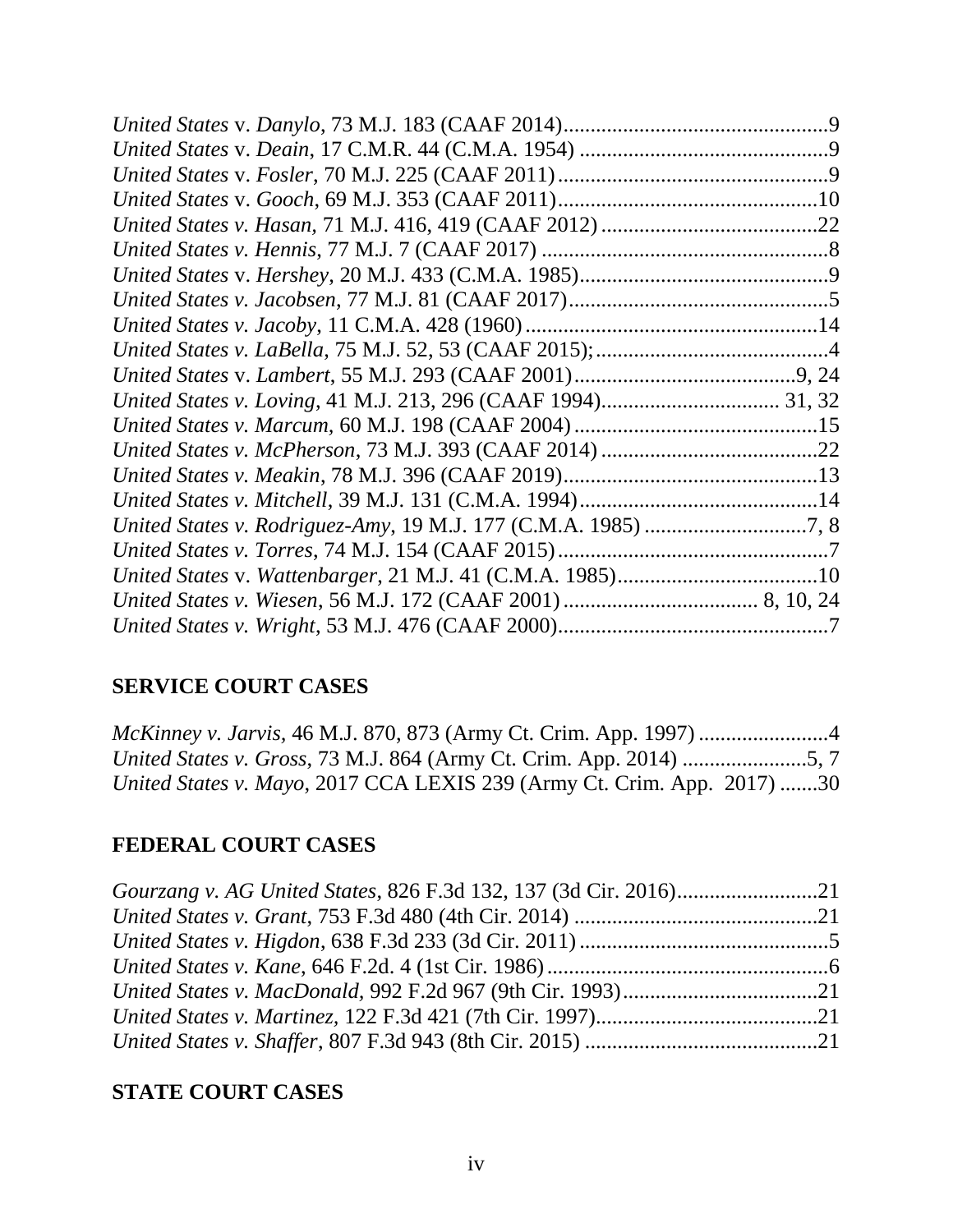|--|--|--|

## UNITED STATES CONSTITUTION

| U.S. Const. Amend. V. |  |
|-----------------------|--|
|                       |  |

### **STATUTES**

## UNIFORM CODE OF MILITARY JUSTICE ARTICLES

## **MANUAL FOR COURTS-MARTIAL**

|--|--|

## **RULES FOR COURTS-MARTIAL**

## **OTHER MATERIALS**

| Dennis J. Devine et al. Jury Decision Making: 45 Years of Empirical  |  |
|----------------------------------------------------------------------|--|
| Research on Deliberating Groups, 7 Psychol. Pub. Pol'y & L. 622, 669 |  |
|                                                                      |  |
|                                                                      |  |
|                                                                      |  |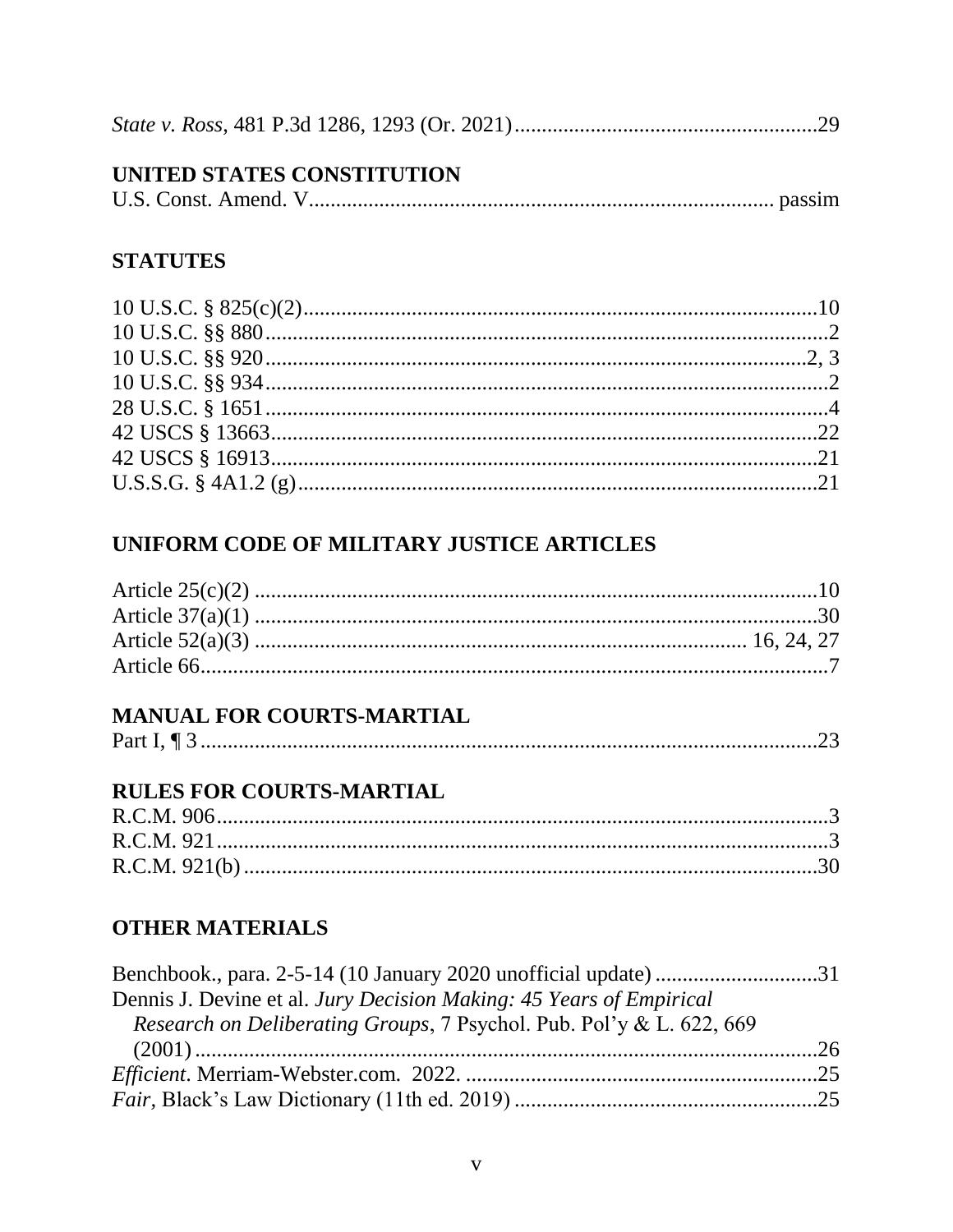| H. Kalven & H. Zeisel, The American Jury 461 (1966); Diamond, Rose, &              |     |
|------------------------------------------------------------------------------------|-----|
| Murphy, Revisiting the Unanimity Requirement: The Behavior of the                  |     |
| Nonunanimous Civil Jury, 100 Nw. U. L. Rev. 201, 207-208 (2006)                    | .29 |
|                                                                                    | .25 |
|                                                                                    | .21 |
| P. L. Hannaford, <i>How much justice hangs in the balance?</i> Judicature, 83, 59- |     |
|                                                                                    | .29 |
|                                                                                    | .26 |
| Report of the Military Justice Review Group, p. 459 (Dec. 22, 2015),16             |     |
| S. Armed Services Cmte., Fiscal Year 2022 National Defense Authorization           |     |
|                                                                                    |     |
| See House Armed Services Committee Report, H.R. Doc. No. 491, 81st                 |     |
|                                                                                    | 31  |
| U.S. Dept. of Justice, Federal Bureau of Prisons. Administration of Sentence       |     |
|                                                                                    | 22  |
|                                                                                    |     |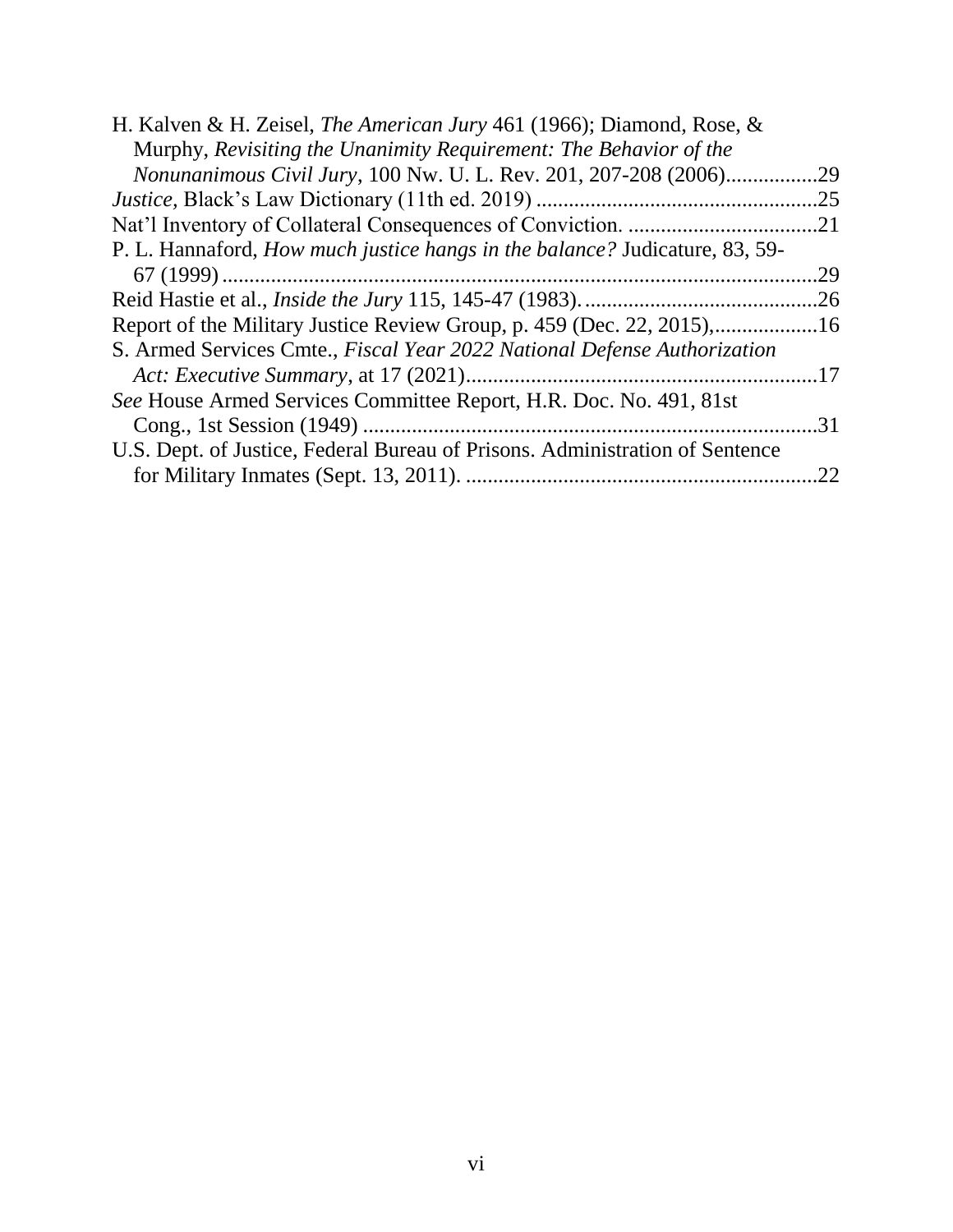#### **Summary of the Argument**

<span id="page-6-0"></span>Only a unanimous jury is a fair and impartial jury. So said the Supreme Court in *Ramos v. Louisiana*. 140 S. Ct. 1390 (2020). As has been decided time and time again, military service members are statutorily and constitutionally entitled to a fair and impartial panel. The meaning of the word impartial, as defined by the Supreme Court in *Ramos*, requires that any finding of guilt by a military panel must be unanimous to be fair. This is a fundamental right.

Accused service members and civilian defendants are similarly situated in all relevant regards and there is no rational basis, much less a compelling interest, to deny service members of this fundamental right.

According to the government, good reasons exist for nonunanimous verdicts. But "good reasons" also supported the flawed decisions in *Apadoca v. Oregon*, 406 U.S. 404 (1972)) and *Johnson v. Louisiana*, 406 U.S. 356 (1972). In *Apadoca*, the Supreme Court found, "[s]tates have a good and important reason for dispensing with unanimity, such as seeking to reduce the rate of hung juries." *Apadoca* at 411.

The Supreme Court overruled *Apodaca* and *Johnson* in *Ramos v. Louisana*, finding no rational reason existed to support those decisions. Likewise, no rational reason exists now to support nonunanimous guilty findings under the UCMJ. This court should avoid the *Apadoca* mistake. The military judge ruled correctly in this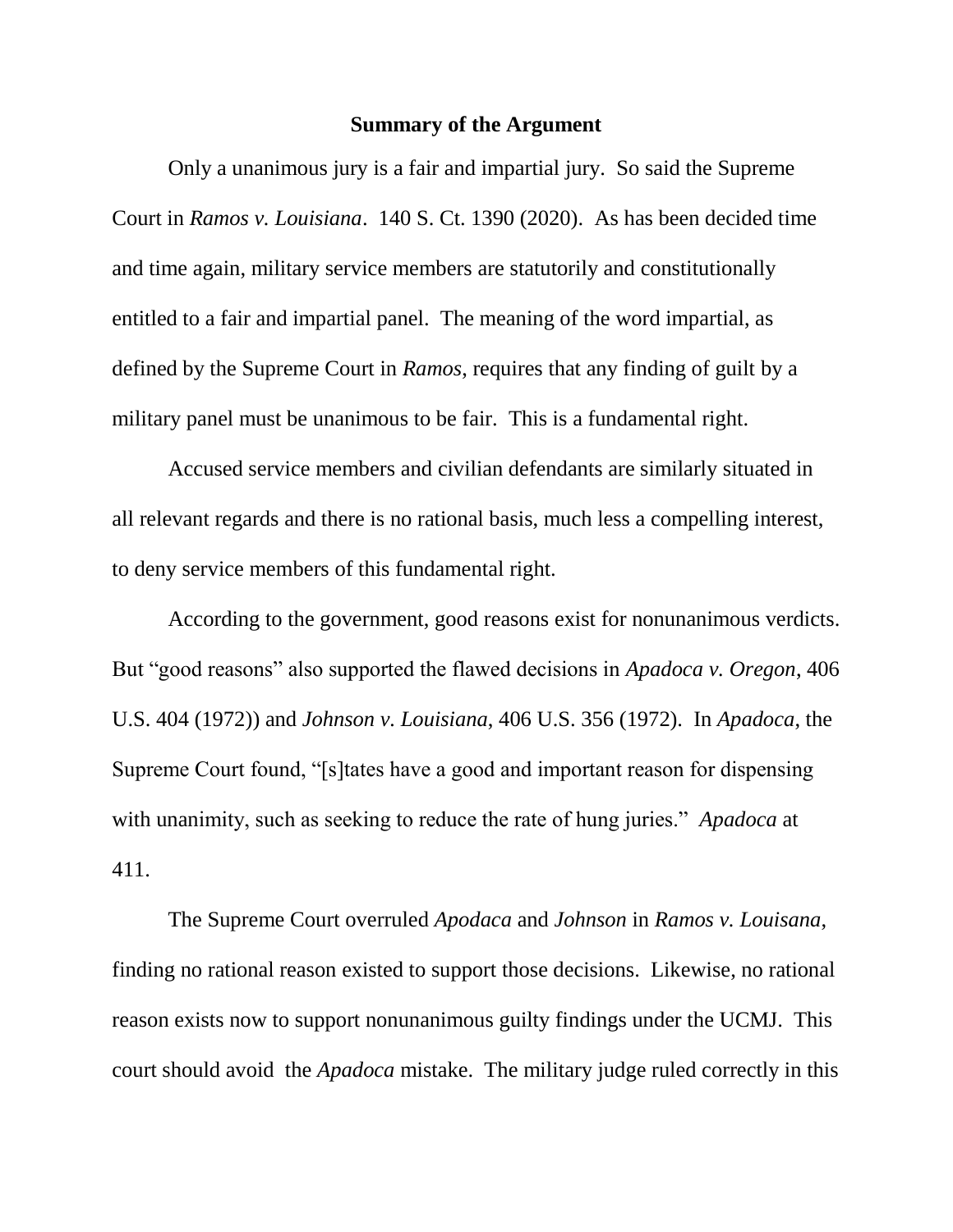case. To ensure an impartial panel, the law required him to grant defense's motion for appropriate relief. The government's writ should be denied.

#### **Statement of the Case**

<span id="page-7-0"></span>Lieutenant Colonel (LTC) Dial is charged with attempted sexual assault, sexual assault (three specifications), and indecent conduct, in violation of Articles 80, 120, and 134, Uniform Code of Military Justice [UCMJ], 10 U.S.C. §§ 880, 920, and 934. On 15 November 2021, his trial defense counsel filed a Motion for Appropriate Relief: Unanimous Verdict. The government filed a response on 18 November 2021. On 17 December 2021, the military judge issued an order for the parties to "brief specified issues re: defense motion for appropriate relief (unanimous verdict)." Both parties filed their response on 31 December 2021. The military judge issued his findings of fact and conclusions of law, granting the defense's motion for appropriate relief on 3 January 2022. Government appellate counsel then filed a request for stay of proceedings on 4 January 2022 in this court. Trial was set to begin on 10 January 2022 in Germany.

On 5 January 2022, this court granted the government's request for a stay. On 24 January 2022, the government filed their petition for writ of prohibition.

#### **Statement of Facts**

<span id="page-7-1"></span>In the Defense Motion for Appropriate Relief: Unanimous Verdict, the defense requested the military judge "require a unanimous verdict for any finding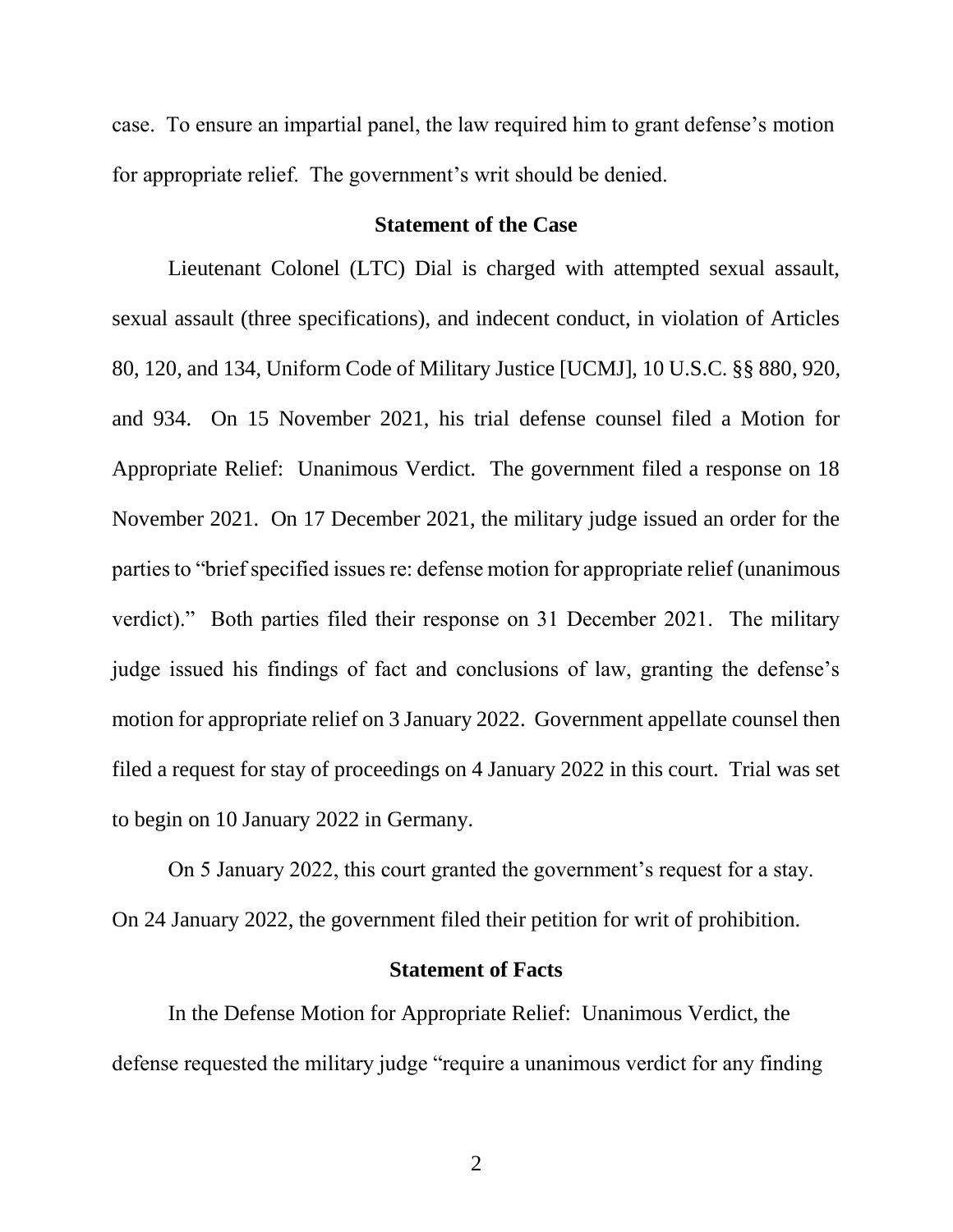of guilty or modify the instructions accordingly." In the alternative, the defense requested the military judge "provide an instruction that the President must announce whether any finding of guilty was or was not the result of a unanimous vote without stating any numbers or names." The defense made this request pursuant to the Fifth and Sixth Amendments to the United States Constitution and Rules for Courts-Martial (R.C.M.) 906, 920, and 921.

The government opposed the motion, stating, "the Sixth Amendment Right to a trial by jury does not apply at courts-martial. Congress has provided rules borne out by case law on how a court-martial panel determines a verdict." (Govt. Response to Defense Mtn.).

On 3 January 2022, the military judge granted the defense's motion for appropriate relief, and stated, "the Court will instruct the panel that any findings of guilty must be by unanimous vote, and the Court will ask the panel president before announcement of findings if each guilty findings was the result of a unanimous vote." (Findings and Conclusions Re: Defense Motion for Appropriate Relief).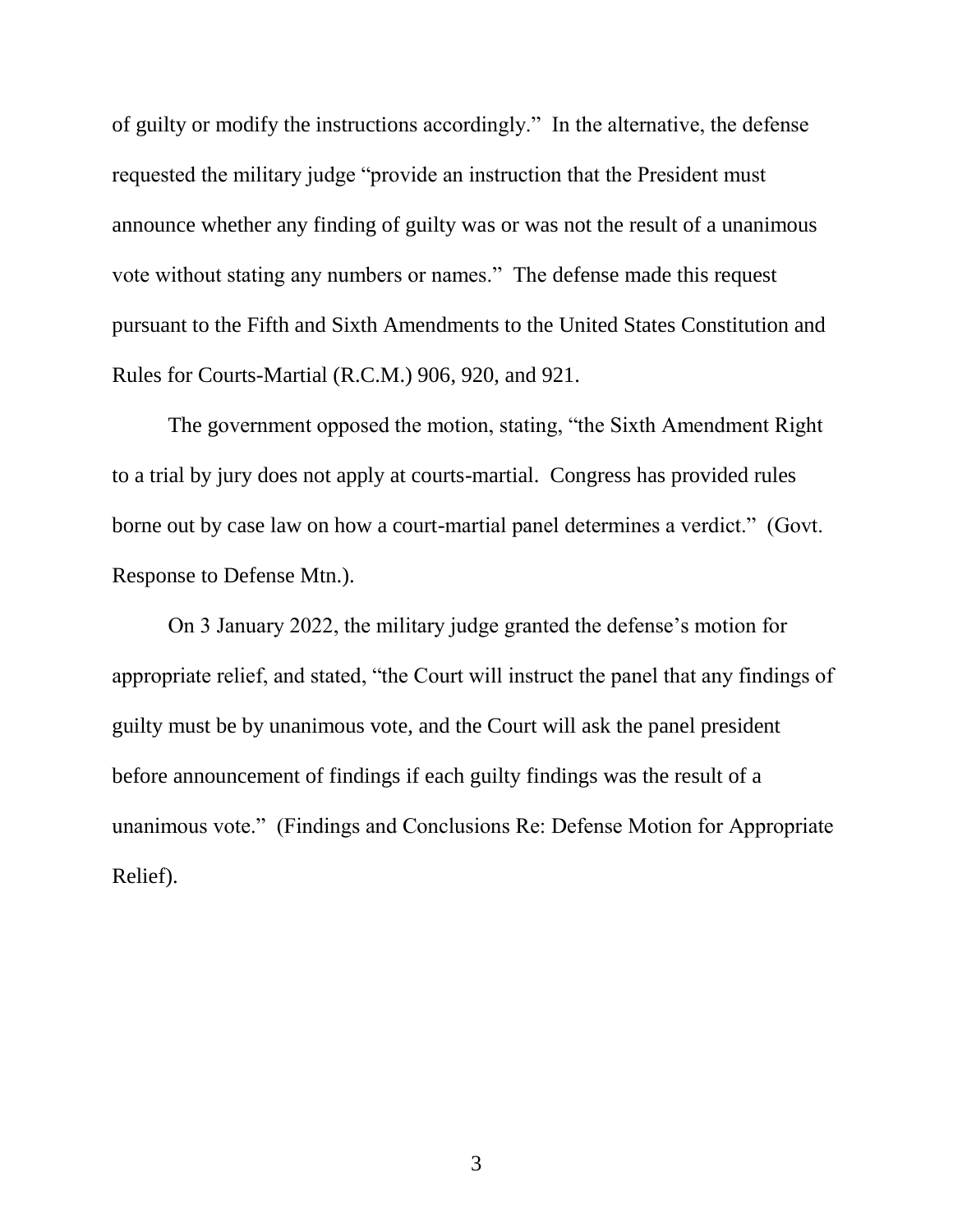<span id="page-9-0"></span>**A. This court lacks jurisdiction to grant the government's petition because issuance of a writ is not necessary or appropriate.**

#### **Standard of Review**

<span id="page-9-1"></span>Whether a court has jurisdiction is a question of law reviewed de novo. *Randolph v. HV*, 76 M.J. 27, 29 (CAAF 2017) (citation omitted). "The burden to establish jurisdiction rests with the party invoking the court's jurisdiction." *United States v. LaBella*, 75 M.J. 52, 53 (CAAF 2015); *see McKinney v. Jarvis,* 46 M.J. 870, 873 (Army Ct. Crim. App. 1997) ("The 'extraordinary' nature of relief under the All Writs Acts places an 'extremely heavy burden' upon the party seeking relief."). The issuance of writs is generally disfavored. *Id*.

#### **Law**

<span id="page-9-2"></span>This court's authority to issue extraordinary writs derives from the All Writs Act. 28 U.S.C. § 1651; *United States v. Denedo*, 556 U.S. 904, 911 (2009) (citing *Noyd v. Bond*, 395 U.S. 683, 695, n.7 (1969)). Under the All Writs Act, "all courts established by Act of Congress may issue all writs necessary or appropriate in aid of their respective jurisdictions and agreeable to the usages and principles of law." 28 U.S.C. § 1651(a). The All Writs Act "confines the authority to the issuance of process 'in aid of' the issuing court's jurisdiction" and does not enlarge that jurisdiction. *Clinton v. Goldsmith*, 526 U.S. 529, 534-35 (1999).

To establish subject matter jurisdiction for a writ, the harm contemplated by the extraordinary writ must "have had the potential to directly affect the findings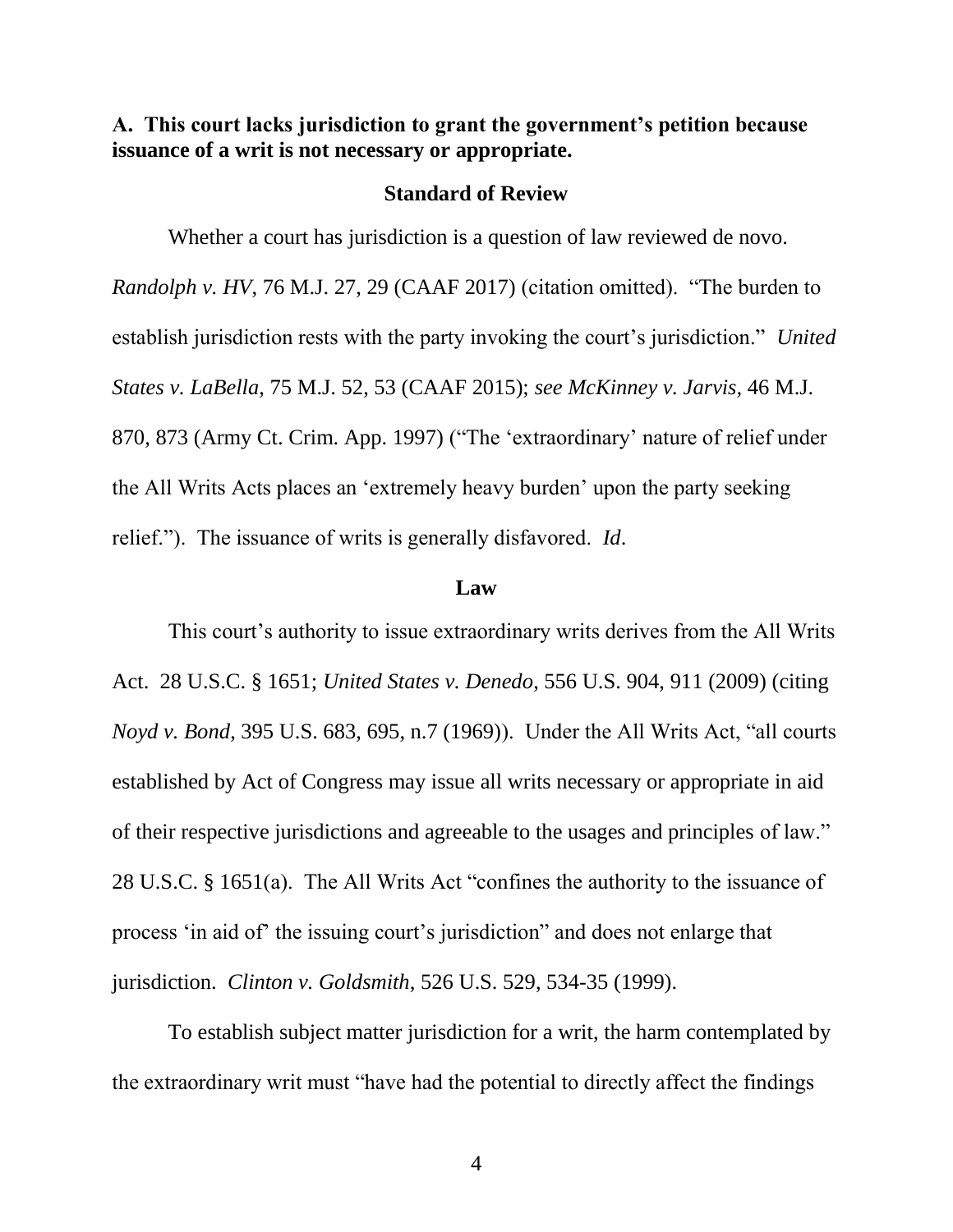and sentence." *United States v. Brown*, 81 M.J. 1, 4 (CAAF 2021) (citation omitted). The power of this court to act "is conferred and strictly confined by statute." *United States v. Jacobsen*, 77 M.J. 81, 85 (CAAF 2017).

Even if this court possesses subject matter jurisdiction, this court must still deny a writ where issuance of the writ is not necessary or appropriate. *United States v. Gross*, 73 M.J. 864, 868 (Army Ct. Crim. App. 2014). A writ is not necessary or appropriate where adequate means of relief exist elsewhere. *Denedo*, 556 U.S. at 911. However, the lack of alternate means of relief itself does not alone make a writ necessary or appropriate. *Gross*, 73 M.J. at 868.

#### **Argument**

<span id="page-10-0"></span>This court must deny review of appellant's writ because appellant fails to meet its extremely high burden of establishing that the writ is necessary or appropriate, or overcome the general disfavoring of writs. The sole basis alleged for the necessity or appropriateness of the writ is the lack of other adequate legal remedies. By itself, such justification is wholly insufficient. As this court explained, "[e]ven when the petitioner has shown there is no other adequate means to obtain relief and that its right to the writ is clear and indisputable, the issuance of a writ is 'largely discretionary.'" *Gross*, 73 M.J. at 868 (citing *United States v. Higdon*, 638 F.3d 233, 245 (3d Cir. 2011)).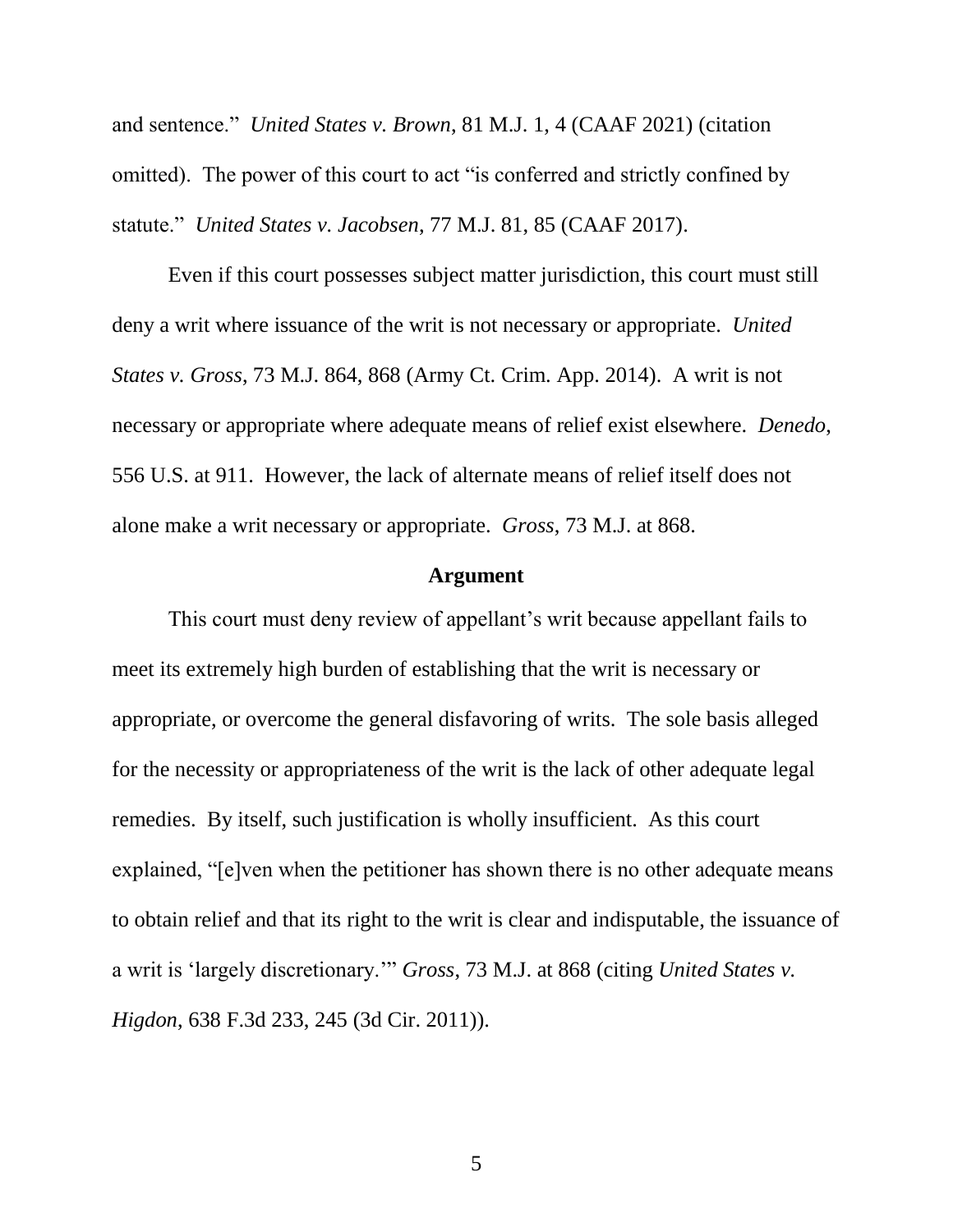The lack of alternate means of relief itself does not make issuance of the writ necessary or appropriate. By requesting a writ, the government seeks to impermissibly expand this court's jurisdiction to consider an interlocutory issue to which Congress has chosen not to permit government appeals. Congress enacted Article 62, UCMJ to establish the limited bases for which the government may seek interlocutory relief from the decision of a military judge. Congress even explicitly provided for liberal construction of this provision, yet excluded the type of issue from which the government now complains. The government aims to circumvent Congress' deliberate decision to deny the government this form of interlocutory appellate jurisdiction. *See United States v. Kane*, 646 F.2d. 4, 9 (1st Cir. 1986) (When "Congress has chosen to deny [a court] appellate jurisdiction; that congressional choice would be thwarted if [the court] were to use [its] mandamus power to review an order of the [lower court] under the same standards as we apply on appeal.").

Further, the issuance of the government's writ is inappropriate and unnecessary in light of the non-extraordinary circumstances underlying the alleged issue. Exercising discretion in this case is unwarranted and unsupported by case law. The government seeks to enjoin the military judge based on an interpretation of the law that has yet to be settled by this court or its superior courts. In *Gross*, this court reversed itself on reconsideration, finding issuance of a writ was only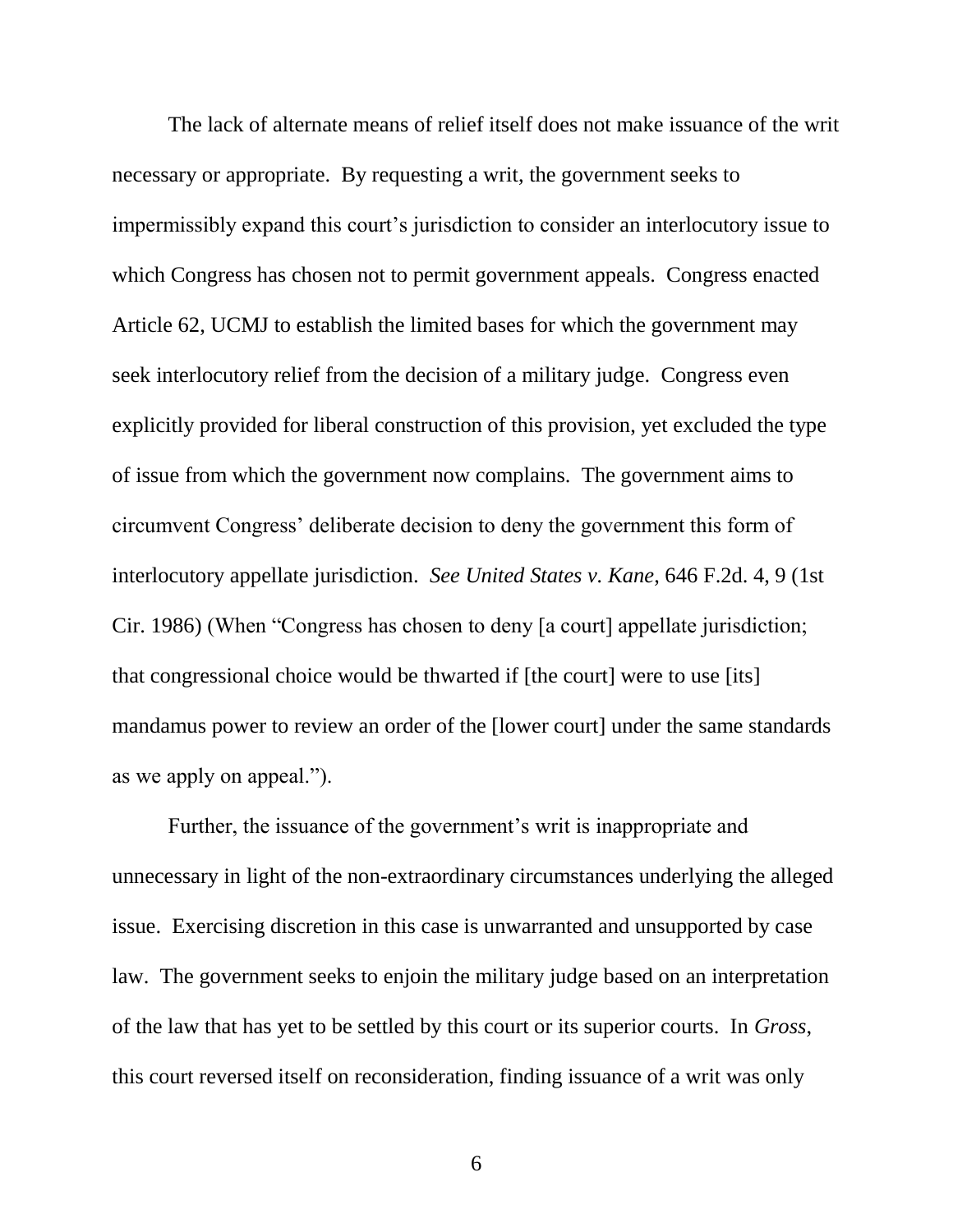necessary or appropriate where the military judge refused to abide by controlling precedent. *Gross*, 73 M.J. at 869. In contrast, the issue underlying this government writ petition has yet to be resolved by binding precedent. In light of the disfavored nature of writs, this court should take up the legal merits of the underlying issue first through its normal course of review of cases under Article 66, UCMJ, before considering such a writ.

### <span id="page-12-0"></span>**B. The military judge's ruling regarding the application of the Equal Protection Clause of the Fifth Amendment is correct. Standard of Review**

<span id="page-12-1"></span>The constitutionality of a statute is a question of law, reviewed de novo. *United States v. Wright*, 53 M.J. 476, 478 (CAAF 2000). Whether a panel is properly instructed is also reviewed de novo. *United States v. Torres*, 74 M.J. 154, 157 (CAAF 2015).

### <span id="page-12-2"></span>**1. A unanimous guilty verdict is a fundamental right guaranteed to service members through the Fifth and Sixth Amendments.**

### **Law**

Under the Fifth Amendment, an "equal protection violation" is

"discrimination that is so unjustifiable as to violate due process." *United States v.* 

*Akbar*, 74 M.J. 364, 406 (CAAF 2015) (quoting *United States v. Rodriguez-Amy*,

19 M.J. 177, 178 (C.M.A. 1985)). "This question of unjustifiable discrimination in

violation of due process is not raised, however, unless the Government makes

distinctions using 'constitutionally suspect classifications' such as 'race, religion,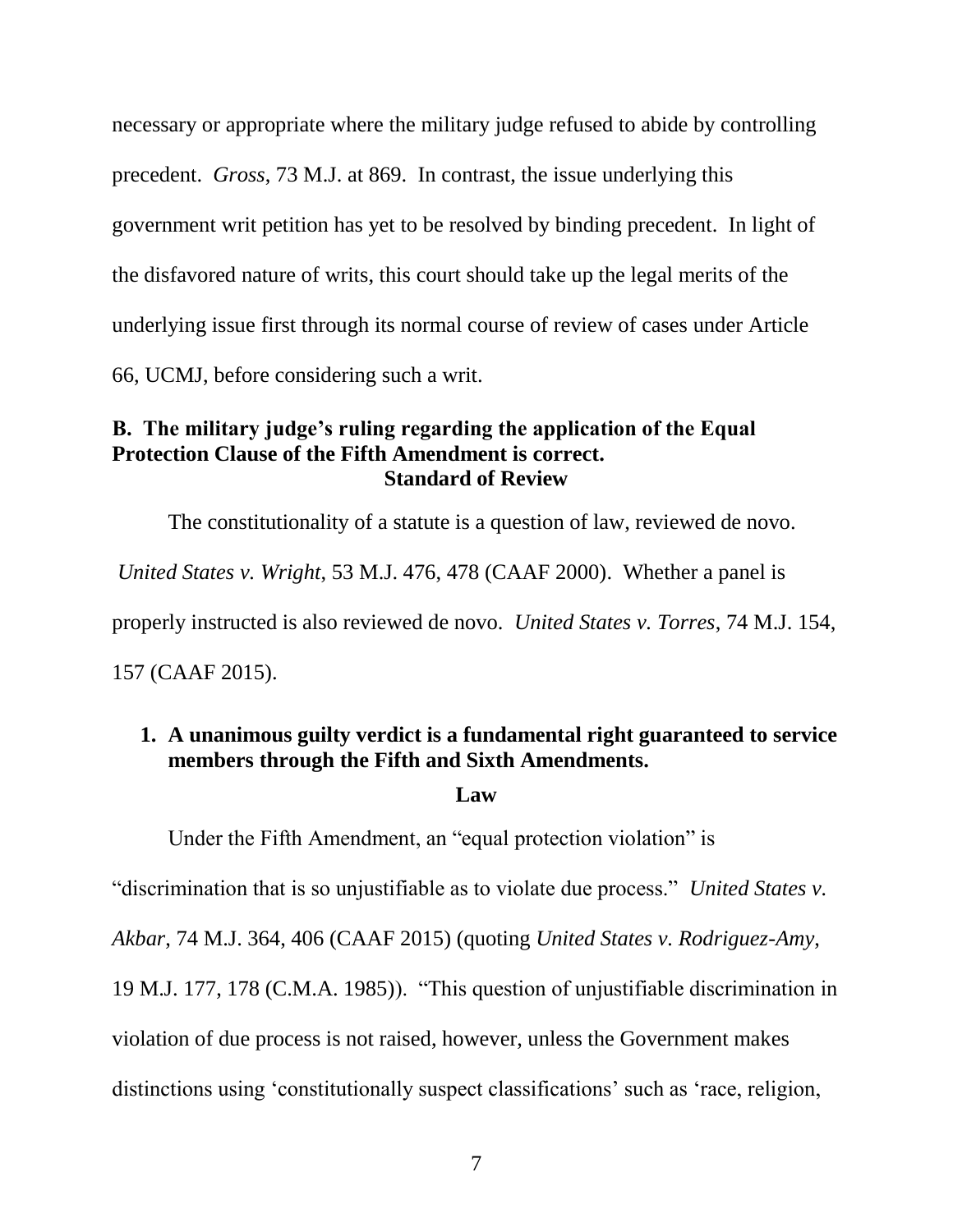or national origin . . . *or* unless there is an *encroachment on fundamental constitutional rights* like freedom of speech or . . . assembly.'" *Rodriguez-Amy*, 19 M.J. at 178 (emphasis added).

Government action that treats individuals differently with respect to a fundamental right triggers strict scrutiny review. *Clark v. Jeter*, 486 U.S. 456, 461 (1988). Strict scrutiny requires the government to show that the challenged government action is narrowly tailored to achieve a compelling public interest. *City of Cleburne v. Cleburne Living Ctr.*, 473 U.S. 432, 440 (1985)*; see United States v. Hennis*, 77 M.J. 7, 10 (CAAF 2017) (suggesting that when there is interference with a fundamental constitutional right, something more than a rational basis for the disparate treatment is necessary). Once Congress grants a statutory court-martial right to service members, that right "must be attended with safeguards of constitutional due process". *Rodriguez-Amy*, 19 M.J. at 178.

Service members have a constitutional right to have a panel that is impartial: "As a matter of due process, an accused has a constitutional right, as well as a regulatory right, to a fair and impartial panel." *United States v. Wiesen*, 56 M.J. 172, 174 (CAAF 2001). As far back as 1964, military courts have explicitly recognized that, even if service members do not have a constitutional right to trial by petit jury, "[c]onstitutional due process includes the right to be treated equally with all other accused in the selection of *impartial* triers of the facts." *United States*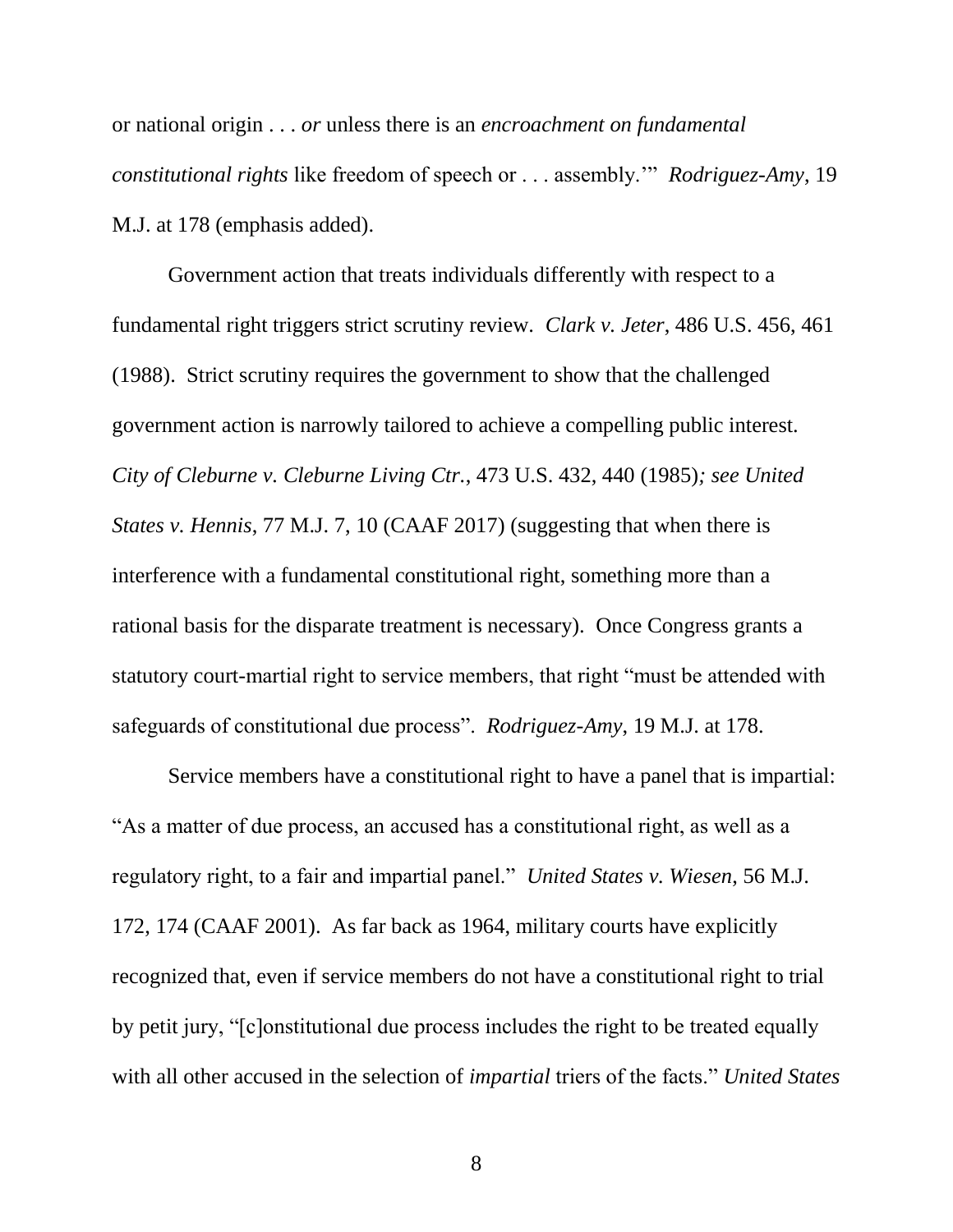v. *Crawford*, 35 C.M.R. 3, 6 (C.M.A. 1964) (emphasis added); *see also United States* v. *Deain*, 17 C.M.R. 44, 49 (C.M.A. 1954) ("Fairness and impartiality on the part of the triers of fact constitute a cornerstone of American justice.").

More recently, CAAF asserted the right to an impartial court-martial panel comes not only from the Due Process Clause of the Fifth Amendment, as in *Crawford*, but from the Sixth Amendment *itself*. *See, e.g.*, *United States* v. *Lambert*, 55 M.J. 293, 295 (CAAF 2001) ("[T]he *Sixth Amendment* requirement that the jury be impartial applies to court-martial members and covers not only the selection of individual jurors, but also their conduct during the trial proceedings and *the subsequent deliberations*." (emphasis added)).

*Lambert* is hardly the only case in which this Court has extended Sixth Amendment protections to courts-martial. To the contrary, CAAF has also held that court-martial accused are entitled under the Sixth Amendment—and not just the UCMJ—to (1) a speedy trial, *see United States* v. *Danylo*, 73 M.J. 183, 186 (CAAF 2014); (2) a public trial, *see United States* v. *Hershey*, 20 M.J. 433, 435 (C.M.A. 1985); (3) the ability to confront witnesses, *see United States* v. *Blazier*, 69 M.J. 218 (CAAF 2010); (4) notice of the factual and legal bases for the charges, *see United States* v. *Fosler*, 70 M.J. 225, 229 (CAAF 2011); (5) the ability to compel testimony that is material and favorable to the defense, *see United States* v. *Bess*, 75 M.J. 70, 75 (CAAF 2016); (6) counsel, *see United States* v. *Wattenbarger*,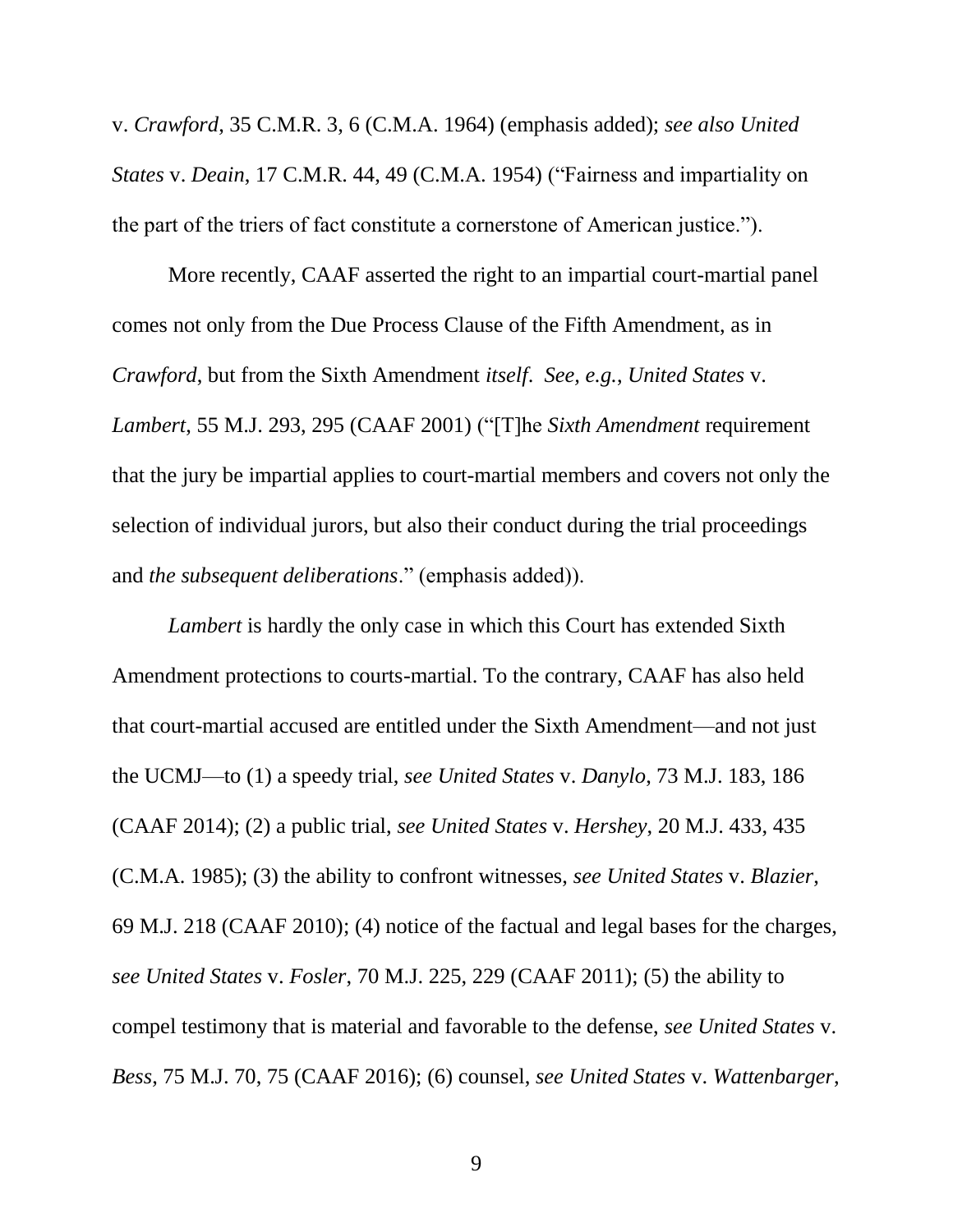21 M.J. 41, 43 (C.M.A. 1985); and (7) the effective assistance thereof, *see United States* v. *Gooch*, 69 M.J. 353, 361 (CAAF 2011). *Lambert*'s reasoning—that the Sixth Amendment right to an *impartial* jury also applies to court-martial panels—is deeply consistent with this large body of case law. *See also United States* v. *Castellano*, 72 M.J. 217, 219 (CAAF 2013) (holding that, by finding a *Marcum*  factor by himself rather than having it found by the panel, the judge violated "Appellant's due process rights [to have it found by the panel] under the Fifth and Sixth Amendments").

#### **Argument**

As the military judge in this case stated, "Congress encroaches on service members' fundamental Fifth Amendment due process right to an impartial panel by authorizing the panel to find guilty by a non-unanimous vote." (Govt. App. Ex. 7, page 10). The accused is entitled, and has elected, to be tried by members. R.C.M.  $501(a)(1)(A)(i)$ . While civilians have a constitutional right to a jury trial, service members likewise have a statutory and constitutional right to its military equivalent. Article 25(c)(2), UCMJ; 10 U.S.C. § 825(c)(2) and *Wiesen*, 56 M.J. at 174. Just like his civilian analog, the accused is entitled to a fair trial. U.S. Const. Amend. V. A guilty verdict would only be valid if issued by an impartial, thus unanimous finder-of-fact. *Ramos*, 140 S. Ct. at 1390.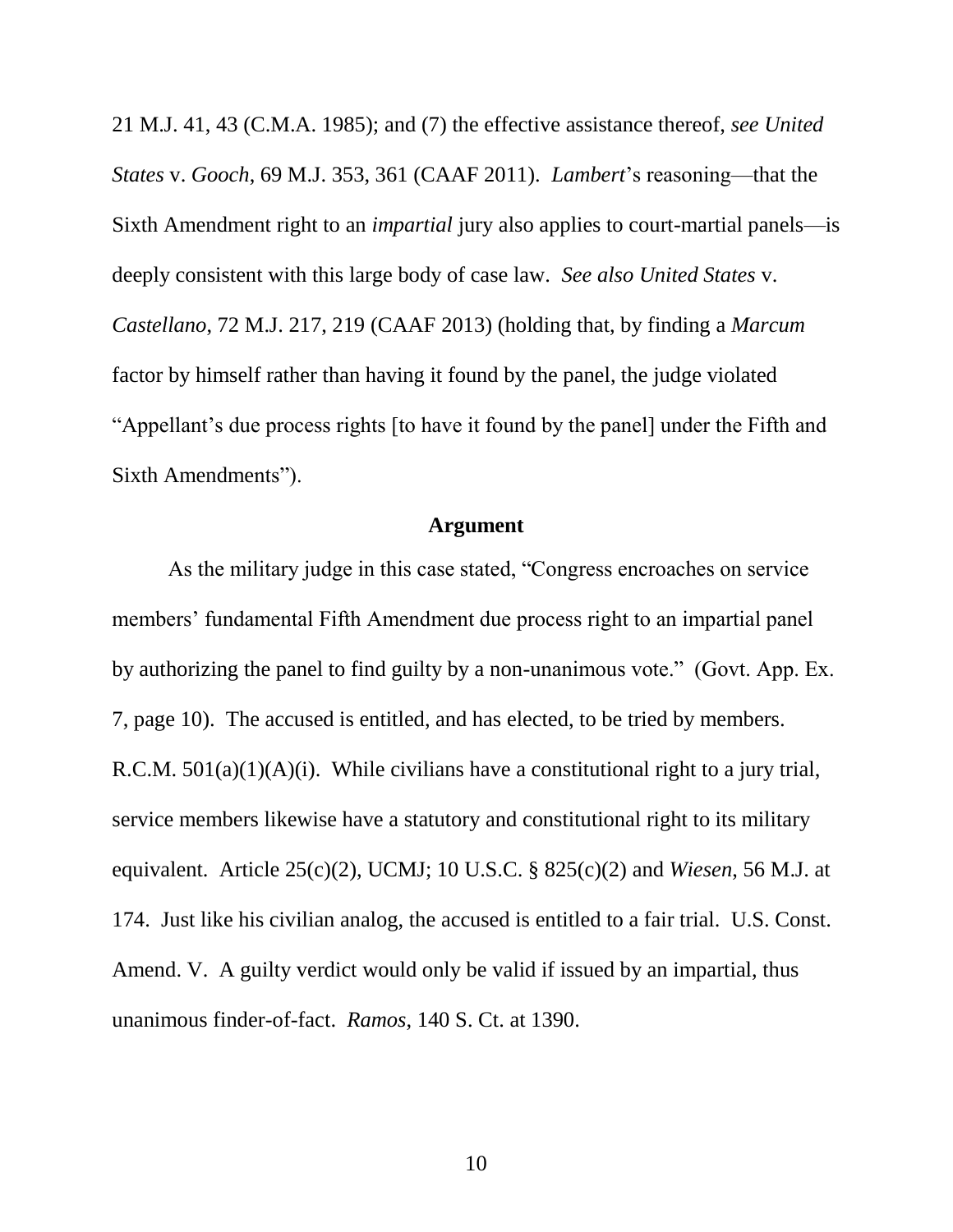As the Court found in *Ramos*, "... the term 'trial by an impartial jury' carried with it some meaning about the content and requirement of a jury trial. One of these requirements was unanimity."*Ramos,* 140 S. Ct. at 1395. The Court was discussing the "impartiality provision," the same provision of the Sixth Amendment CAAF addressed in *Lambert*. Justice Thomas, concurring in *Ramos*, reiterated the fundamental nature of the right to a unanimous guilty verdict stating, "It is within the realm of permissible interpretations to say that 'trial  $\dots$  by  $\dots$ jury' in [the Sixth Amendment] includes a protection against nonunanimous felony guilty verdicts." *Ramos,* 140 S. Ct. at 1423 (Thomas concurring). In other words, as established in *Ramos* and *Lambert*, the right to an impartial fact-finder is a fundamental right that applies to courts-martial, and a factfinder is only impartial if its guilty verdict must be unanimous.

The government says *Ramos*'s requirement for a unanimous and thus impartial factfinder does not apply to Dial's case, and also argues the word "impartial" means something different "in a Fifth Amendment context." (Govt. Br. footnote 5). The word impartial does not appear in the Fifth Amendment. It seems the government is arguing that, as it relates to its role in due process, impartiality has not been defined. This is incorrect.

Whenever a guarantee enshrined in the Bill of Rights is made applicable against the states pursuant to the doctrine of incorporation, it is done so precisely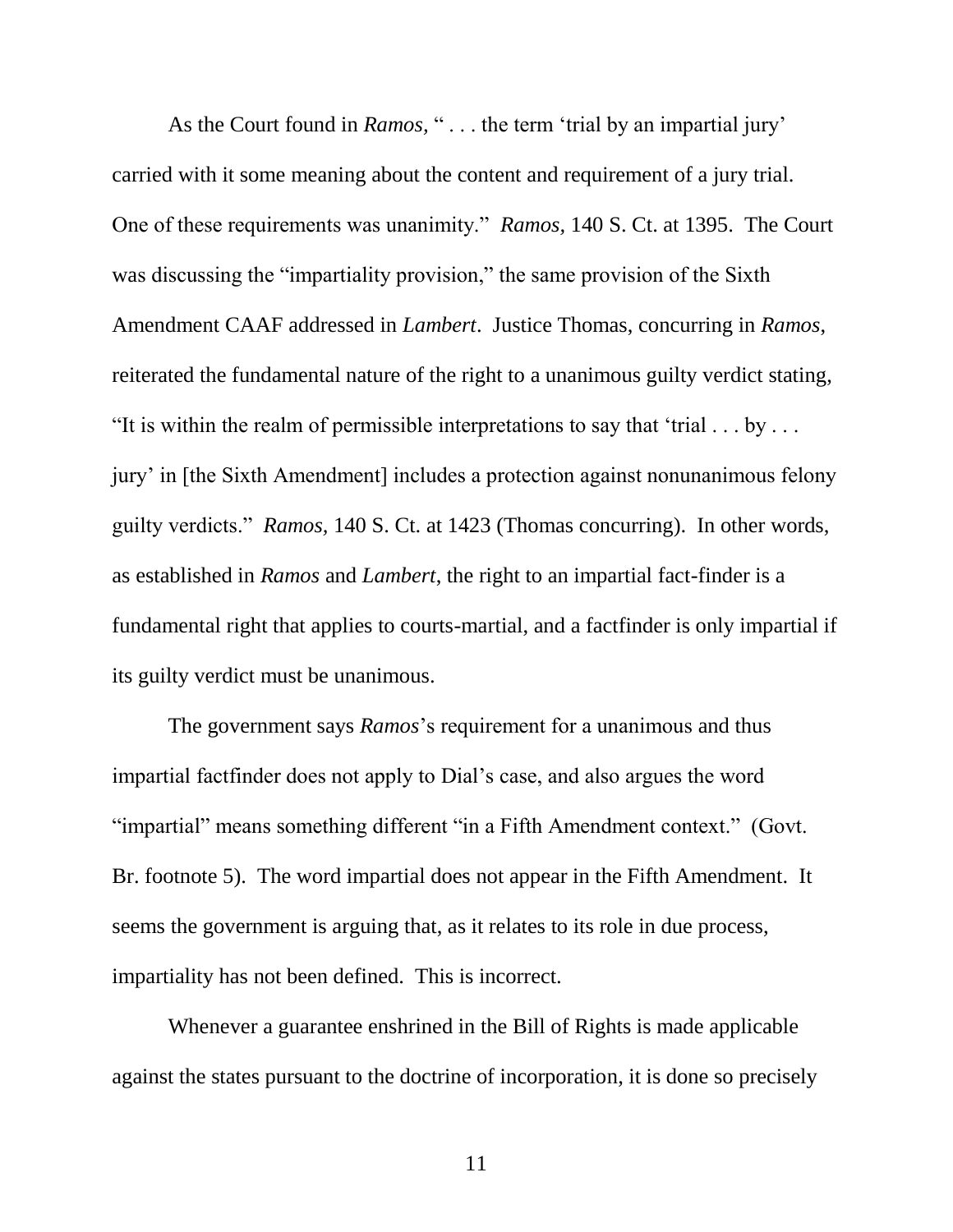because the Court has made a threshold determination that such a right is required as a fundamental matter of constitutional due process. *Timbs v. Indiana*, 139 S. Ct. 682 (2019). In *Ramos*, the Court found the Sixth Amendment's guarantee to a unanimous guilty verdict was a fundamental matter of due process, and applied to the states pursuant to the incorporation doctrine. *Ramos*, 140 S. Ct. at 1397.

The government's argument fails to acknowledge that only those rights which are required by virtue of due process in the first place are applied against the states. This is the essence of the incorporation doctrine.

Pursuant to incorporation, the question of whether a guarantee enshrined in the Bill of Rights is applicable to the states is whether the right at issue "is fundamental to our [i.e., American] scheme of ordered liberty . . . or as [the Supreme Court has] said in a related context, whether this right is deeply rooted in the Nation's history and tradition." *McDonald v. City of Chi.*, 561 U.S. 742, 767 (2010) (internal quotations omitted). *See also Timbs*, 139 S. Ct. at 687 (2019) (noting that a right may only be incorporated if it is either "'fundamental to our scheme of ordered liberty' or 'deeply rooted in this Nation's history and tradition'" and that once "a Bill of rights protection is incorporated, there is no day light between the federal and state conduct it prohibits or requires.").

Although the Supreme Court did not explicitly find in *Ramos* that unanimous guilty verdicts are required as a matter of due process, it did so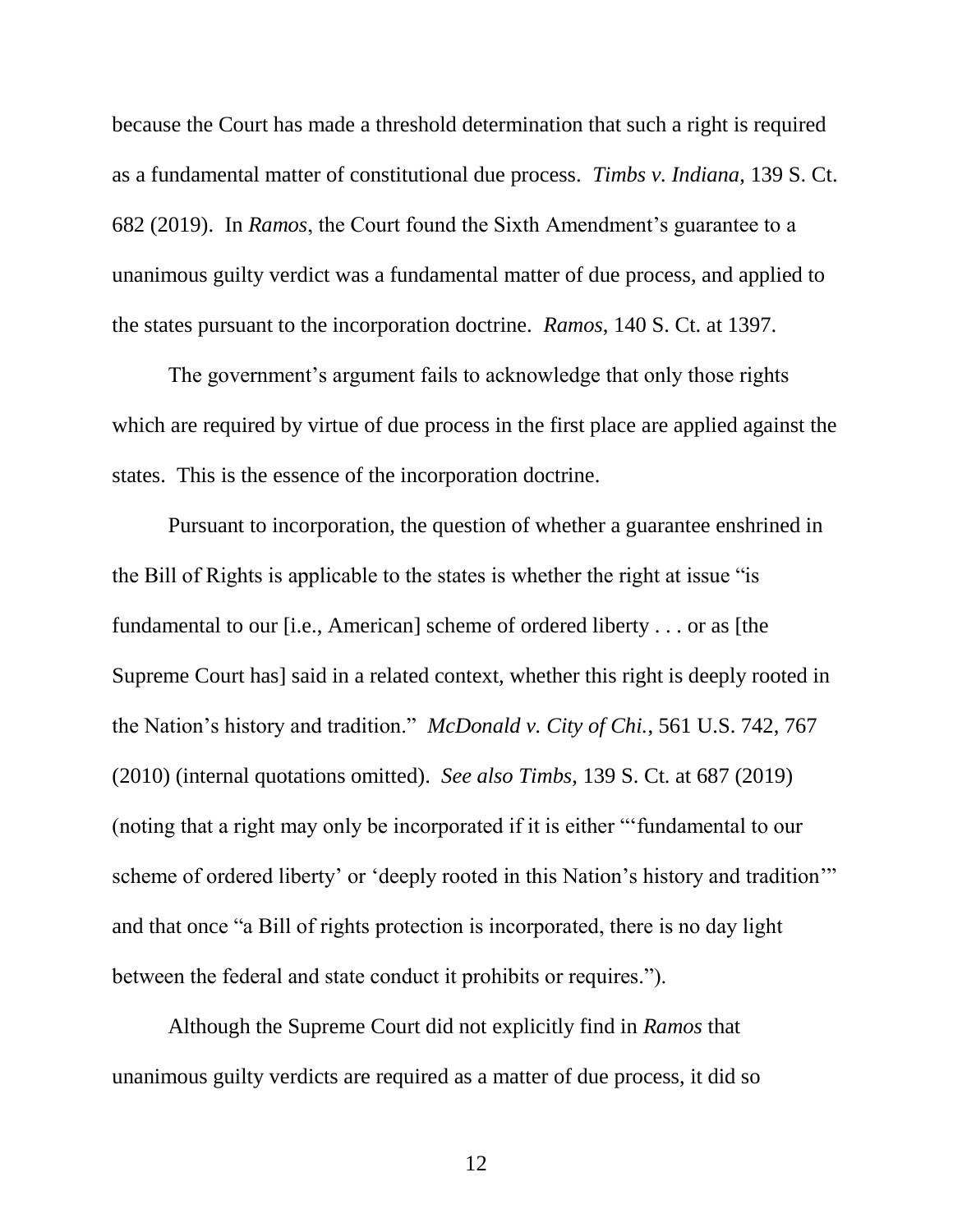implicitly by incorporating the right to a unanimous, and thus impartial, jury to the states. A determination that a right is required as a matter of due process is a fundamental prerequisite to incorporating that right it in the first place. *Cf. Ramos*, 140 S. Ct. at 1423-1424 (Thomas, J., concurring in the judgment) (agreeing that unanimity was required as a matter of the Fourteenth Amendment's Privileges or Immunities Clause but departing from the five-justice majority's holding that it was required as a result of "due process incorporation.").

Of course, incorporation applies by virtue of the Fourteenth Amendment's Due Process Clause, not the Fifth Amendment's Due Process Clause. But this makes no meaningful analytical difference. *Mapp v.* Ohio, 367 U.S. 643; 650 (1961); *Ker v. California,* 374 U.S. 23, 30 (1963); *Malloy v. Hogan,* 378 U.S. 1, 4 (1964). The Due Process Clause of the Fifth Amendment, not the Fourteenth Amendment, applies to courts-martial. *Weiss v. United States*, 510 U.S. 163, 165 (1994); *Middendorf v. Henry,* 425 U.S. 25, 43 (1976). However, just as in the Fourteenth Amendment "the Fifth Amendment also provides that no person shall be 'deprived of life, liberty or property, without due process of law' and there is no reason to expect that the general scope of the protections would be different in this context." *United States v. Meakin*, 78 M.J. 396, 405 (CAAF 2019); *see also Bolling v.* Sharpe, 347 U.S. 497 (1954).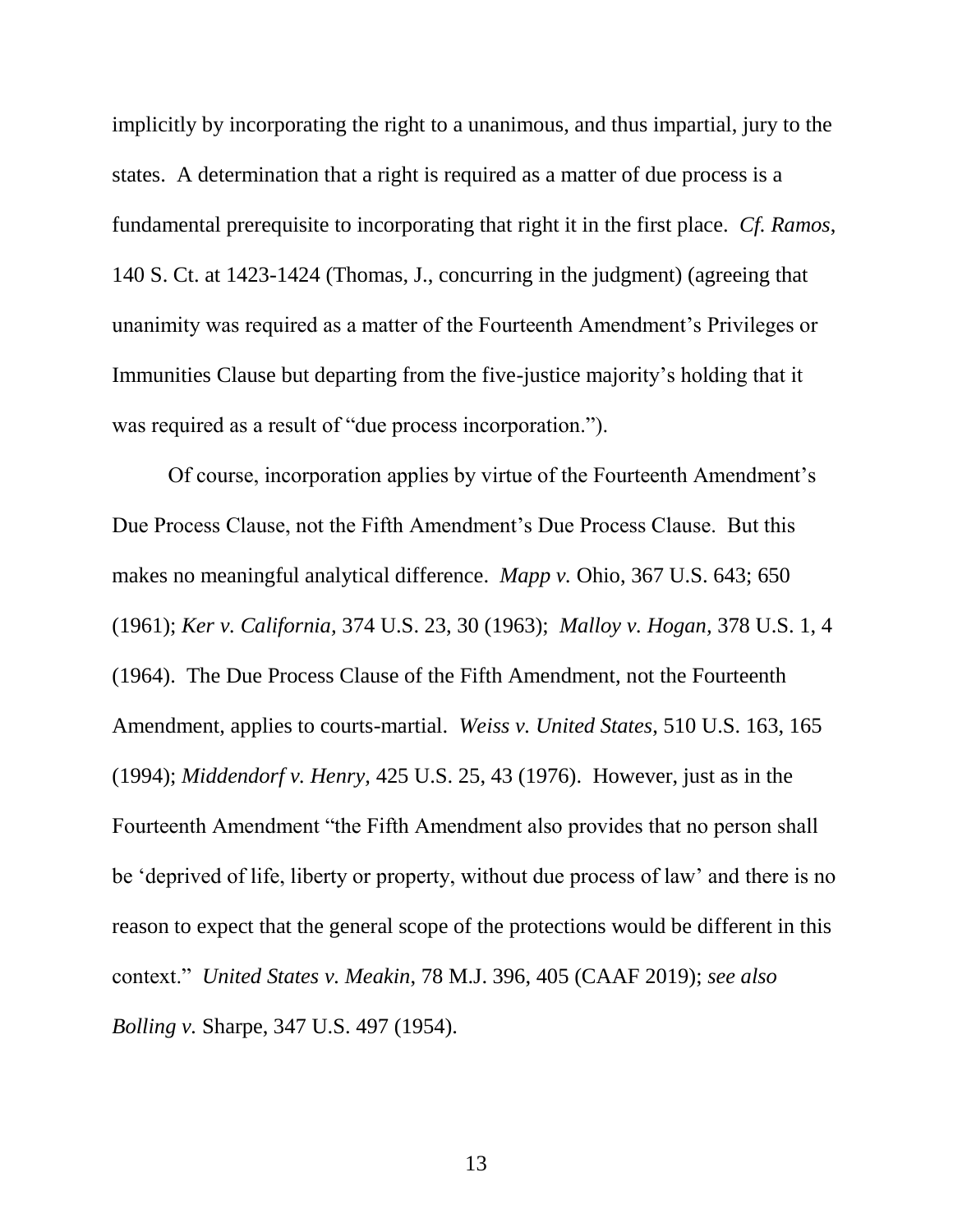*Ramos* was not just some technical interpretation of the Sixth Amendment's Jury Trial Clause. Rather, both the holding and the result in *Ramos* were based upon an evolving understanding of a fundamental right necessary to ensure a fair criminal process. The military judge was correct when he stated, "Congress encroaches on service members' fundamental 5th Amendment due process right to an impartial panel by authorizing the panel to find guilt by a non-unanimous vote." (Gov. App. Ex. 7, page 10).

# <span id="page-19-0"></span>**2. The military judge's decision is required under the current case law. Law**

The Supreme Court and CAAF have long recognized, "men and women in the Armed Forces do not leave constitutional safeguards and judicial protection behind when they enter military service." *United States v. Mitchell*, 39 M.J. 131, 135 (C.M.A. 1994) (quoting *Weiss*, 510 U.S. at 194). "Our citizens in uniform may not be stripped of basic rights simply because they have doffed their civilian clothes." *Goldman v. Weinberger*, 475 U.S. 503, 507 (1986). "It is apparent that the protections in the Bill of Rights, except those which are expressly or by necessary implication inapplicable, are available to members of our armed forces. *United States v. Jacoby*, 11 C.M.A. 428, 430-31 (1960).

The Supreme Court has also recognized that Congress' power to make rules that are necessary and proper to legislate the armed forces is not limitless.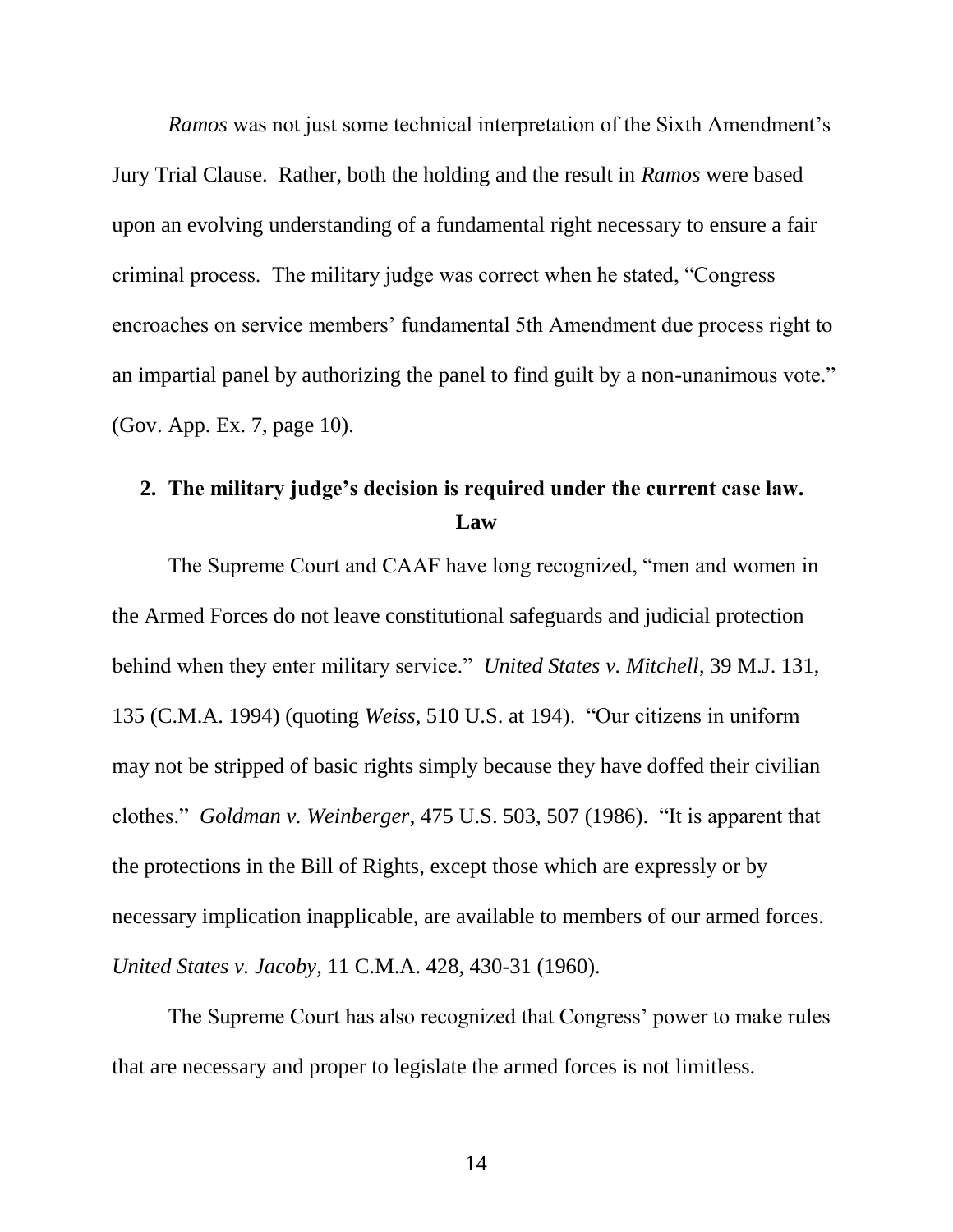"Congress, of course, is subject to the requirements of the Due Process Clause when legislating in the area of military affairs, and that Clause provides some measure of protection to defendants in military proceedings." *Weiss*, 510 U.S. at 176.

### **Argument**

This court has the power, authority, and responsibility to enforce the accused's constitutional and statutory right to an impartial trial and unanimous guilty verdict. The government argues that the deference to Congress' power prevents the military judge and this court from taking action on this issue. (Govt. Br. at 20-21). The government's argument contradicts the military justice system's long history of adopting changes in the constitutional landscape.

Following the Supreme Court's holding in *Lawrence v. Texas,* the CAAF examined the constitutionality of Article 125, which criminalized "sodomy[,] whether it is consensual or forcible, heterosexual or homosexual, public or private." *United States v. Marcum,* 60 M.J. 198*,* 202 (CAAF 2004). The CAAF scrutinized whether Article 125 "impinge[d] on a fundamental constitutional liberty interest." *Id.* at 204. Ultimately the court did "not presume the existence of such a fundamental right in the military environment when the Supreme Court declined in the civilian context to expressly identify such a fundamental right." *Id.*  at 205. The CAAF continued: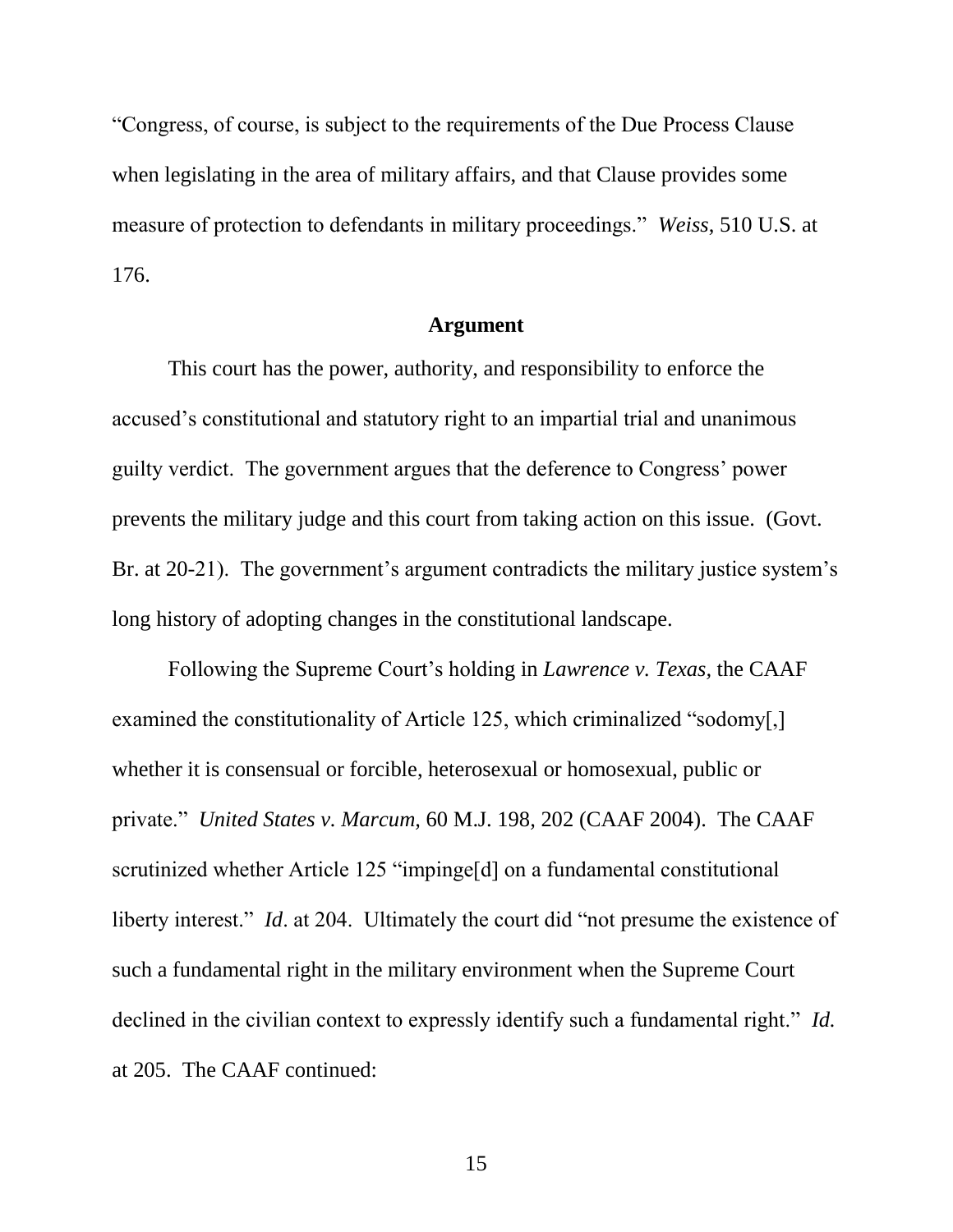The fog of constitutional law settles on separate and shared powers where neither Congress nor the Supreme Court has spoken authoritatively. Congress has indeed exercised its Article I authority to address homosexual sodomy in the Armed Forces, but this occurred prior to the Supreme Court's constitutional decision and analysis in *Lawrence* and at a time when *Bowers* served as the operative constitutional backdrop. *Id*. at 206.

While the court in *Marcum* ultimately found that *Lawrence* did not invalidate Article 125 as it was applied to those specific facts, the analysis shows that CAAF believed it within its purview to examine the constitutionality of the statute, especially in light of a recent Supreme Court decision

Article 52(a)(3) was enacted before *Ramos,* and *Apodaca* served as the operative constitutional backdrop for Congress. In making recommendations to Congress, the Military Justice Review Group (MJRG) noted that Oregon and Louisiana did not require unanimous verdicts, implying that the military's nonunanimous scheme could pass constitutional muster. Report of the Military Justice Review Group, p. 459 (Dec. 22, 2015), available at

https://ogc.osd.mil?Links?Military-Justice-Review-Group/. Despite the government's contrary claim, Congress appears doubtful of the validity of Article 52 after *Ramos.* The Senate Armed Services Committee recently voted 23-3 to include a provision in the National Defense Authorization Act for Fiscal Year 2022 directing the Secretary of Defense to study whether Article 52's provision for nonunanimous convictions is still constitutional in light of *Ramos*. *See* S. Armed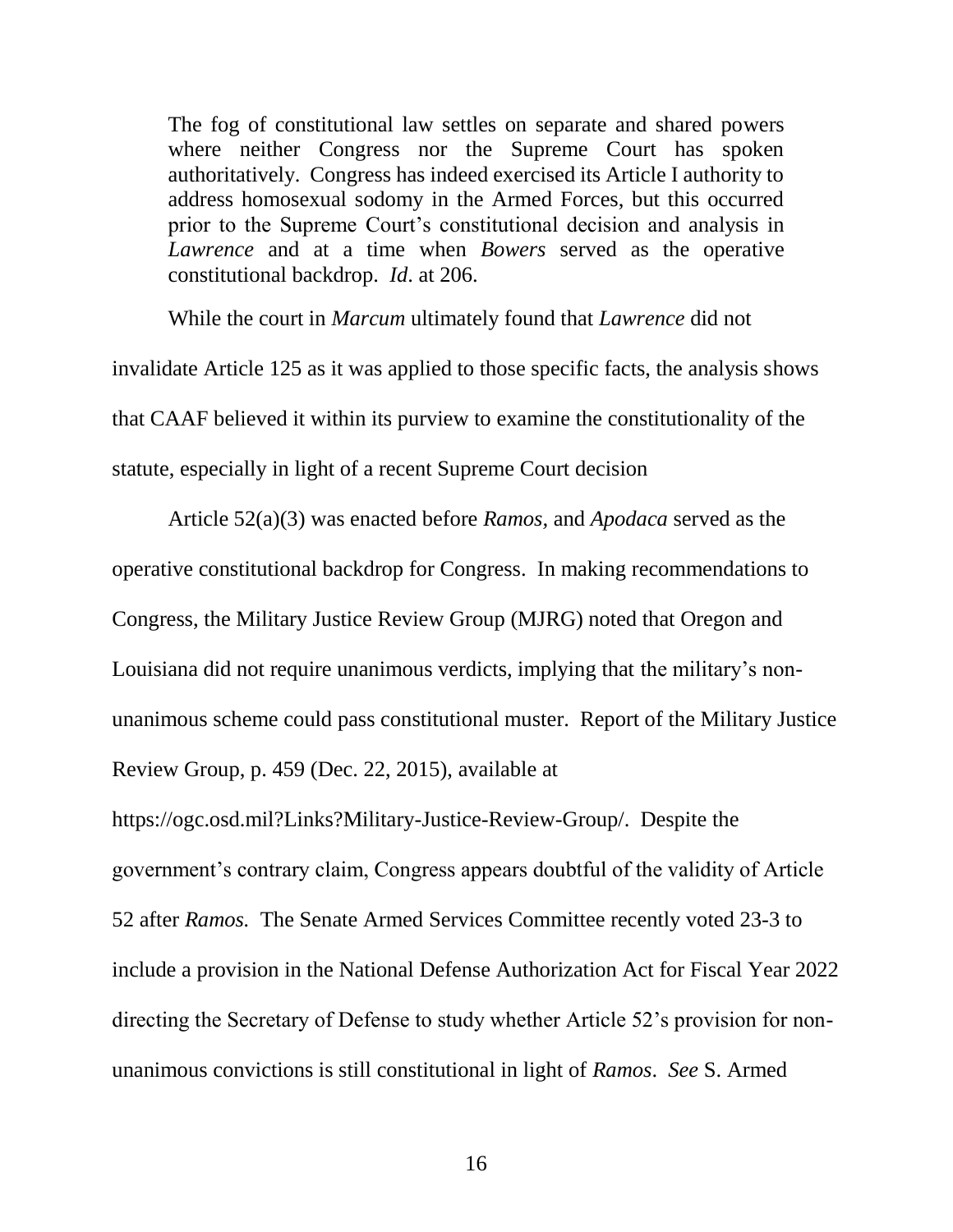Services Cmte., *Fiscal Year 2022 National Defense Authorization Act: Executive Summary*, at 17 (2021).

This court and the military judge have a duty to uphold the Supreme Court's ruling in *Ramos*, which unlike the case in *Marcum*, pronounced a fundamental right: a guilty verdict must be unanimous in order to be fair and impartial.

# <span id="page-22-0"></span>**3. Military accused and civilian defendants are similarly situated at the time of trial and should be afforded the same due process protections.**

**Law**

While this Court can and should find that a unanimous finding of guilt instruction is required under the Sixth Amendment requirement for a panel to be "impartial," the military judge is correct that unanimity is also required under the Due Process Clause of the Fifth Amendment. Civilians and service members are similarly situated when they are alike "in all relevant respects." *United States v. Begani*, 81 M.J. 273, 280 (CAAF 2021).

The Supreme Court observed three years ago, "The procedural protections afforded to a service member are '*virtually the same*' as those given in a civilian criminal proceeding, whether state or federal." *United States v. Ortiz*, 138 S. Ct. 2165, 2174 (2018) (emphasis added). Military courts now "closely resemble civilian structures of justice. *Id.* "Each level of military court decides criminal 'cases,' as that term is generally understood, and does so in strict accordance with a body of law (and, of course, the Constitution). If the Supreme Court finds the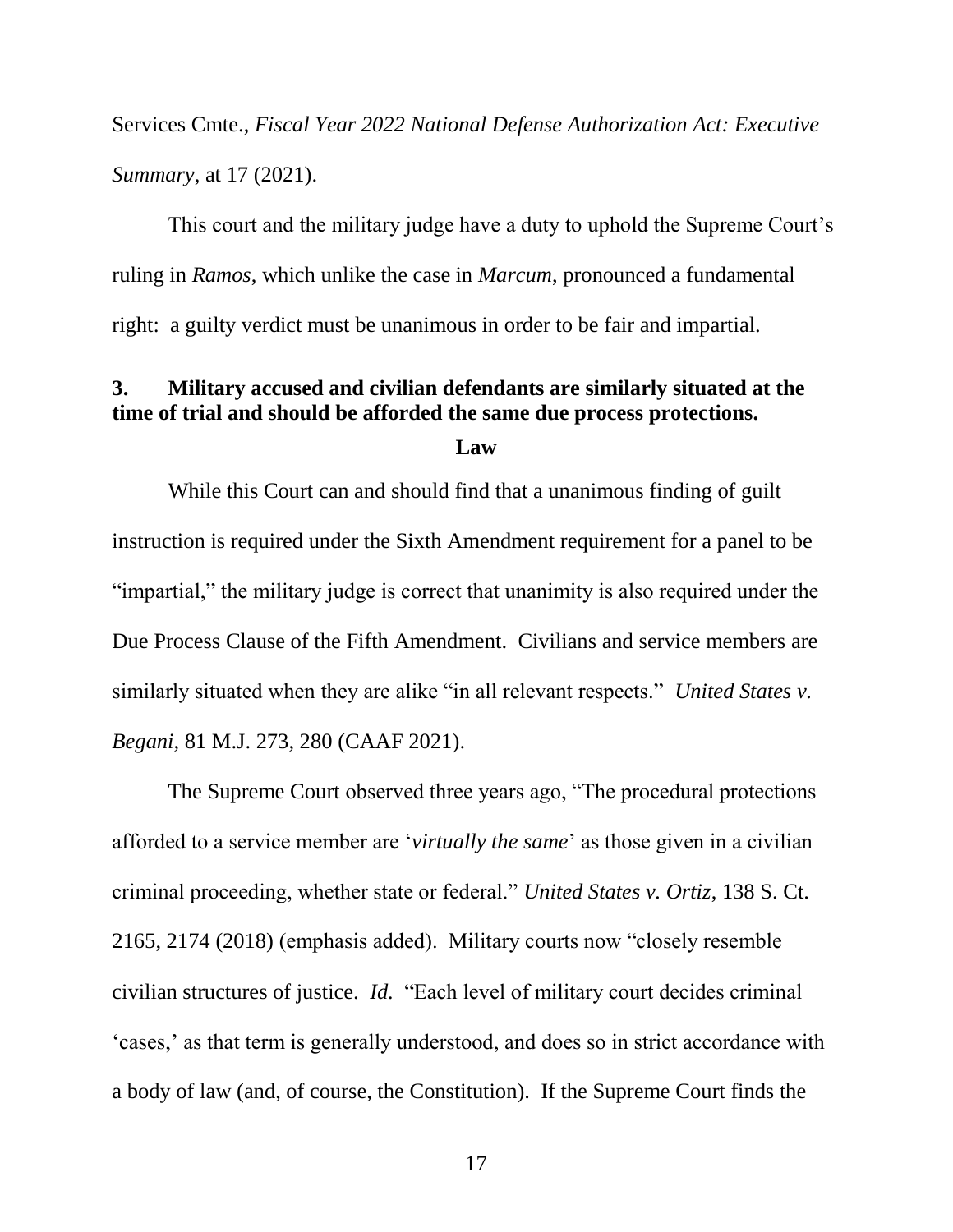procedural protections between military and civilian accused to be "virtually the same," and the role of a panel or jury to be the same, certainly a military accused and a civilian defendant are similarly situated in terms of a panel or jury.

The similarities between the military justice system and the civilian justice system have coalesced, especially concerning crimes, such as the alleged offenses at bar, without a military nexus. *Solorio v. United States*, 483 U.S. 435 (1987). "Today, trial-level courts-martial hear cases involving a wide range of offenses, including crimes unconnected with military service; as a result, the jurisdiction of those tribunals overlaps with that of state and federal courts." *Ortiz*, 138 S. Ct. at 2170; *see also id.* at 2174-175.The similarities between the two systems of justice allow for expanded court-martial jurisdiction, per *Solorio*, without infringing on the most important foundational element of the Constitution. As the Supreme Court explained, "[t]he procedural protections afforded to a servicemember are 'virtually the same' as those given in a civilian criminal proceeding, whether state or federal." *Ortiz*, 138 S. Ct. at 2174.

*Ortiz* is only the most recent in a long and consistent line of cases over the last half century recognizing the UCMJ as a system of justice. "A member of the Armed Forces is entitled to equal justice, under law not as conceived by the generosity of a commander but as written in the Constitution and engrossed by Congress in our Public Laws." *Winters v. United States*, 89 S. Ct. 57, 60 (1968).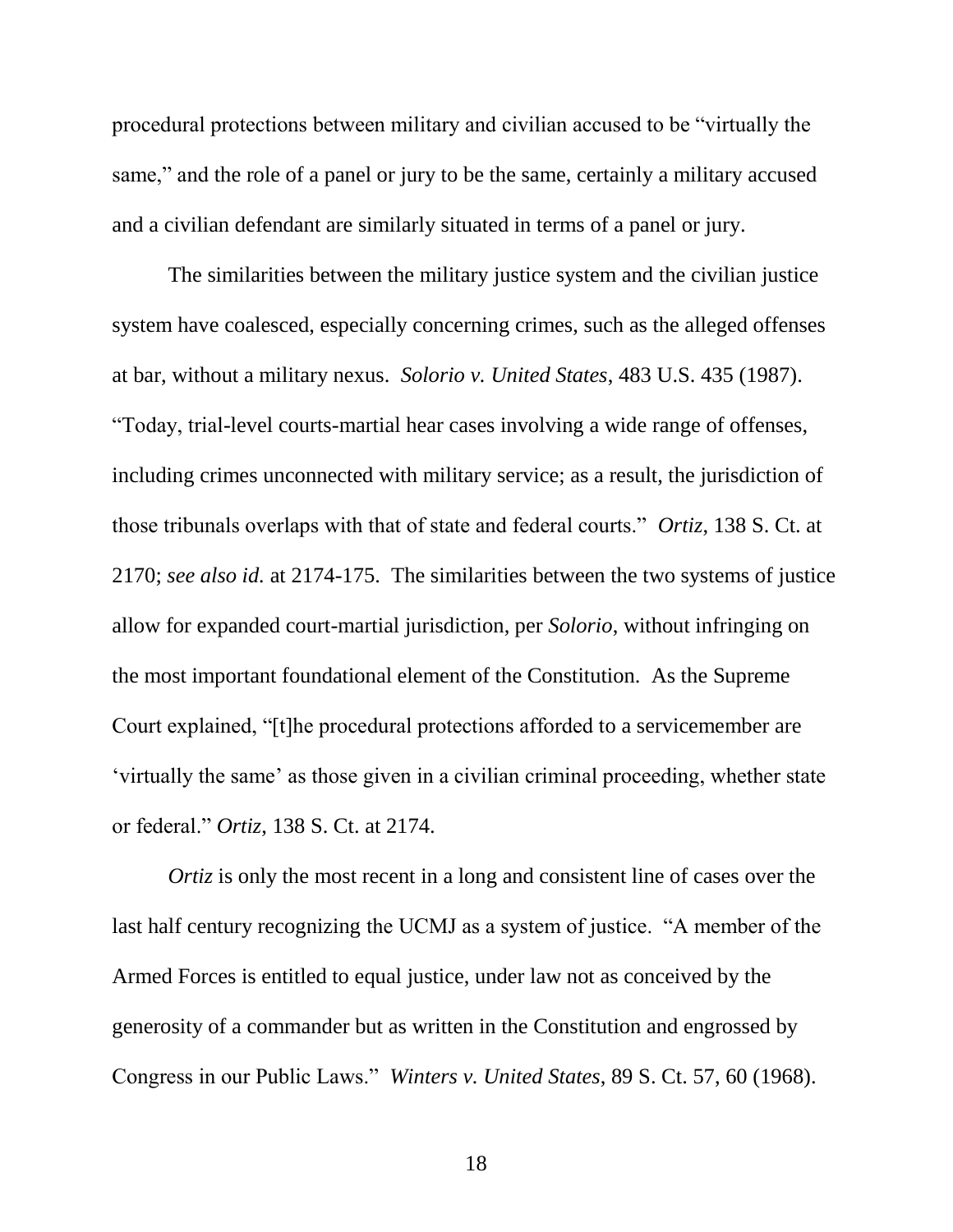See also O'Callahan v. Parker<sup>1</sup>, 395 U.S. 258, 273 (1969) (overruled on other grounds); *Weiss*, 510 U.S. at 174. and *Ortiz*, 138 S. Ct. at 2170.

### **Argument**

Anyone who has practiced before civilian and military courts recognizes the vast similarities between the two. The accused in the present case is situated no differently than a defendant in civilian court. He is charged with nonmilitary crimes, felonies in any American jurisdiction. He has, like his civilian counterparts, been afforded representation available to him, filed motions before a judge, and elected to be tried by a fact-finding body consisting of members of his community. The accused's counsel are licensed to practice by a State bar, and no specific training is required for an attorney to practice in a military court. At the beginning of his court-martial, the military judge instructs the panel the accused is presumed innocent. Lieutenant Colonel Dial will sit next to his defense counsel, confront the witnesses against him, and decide whether or not he should testify on his own behalf. His defense counsel will make appropriate objections regarding evidentiary matters and courtroom procedure. At the conclusion of the presentation of evidence, the military judge will instruct the panel members that

 $\overline{a}$ 

<sup>1</sup> *O'Callahan* was overruled by *Solorio v. United States*, 483 U.S. 435 (1987) on the subject of the service-connection requirement for court-martial jurisdiction. *Id*. at 447.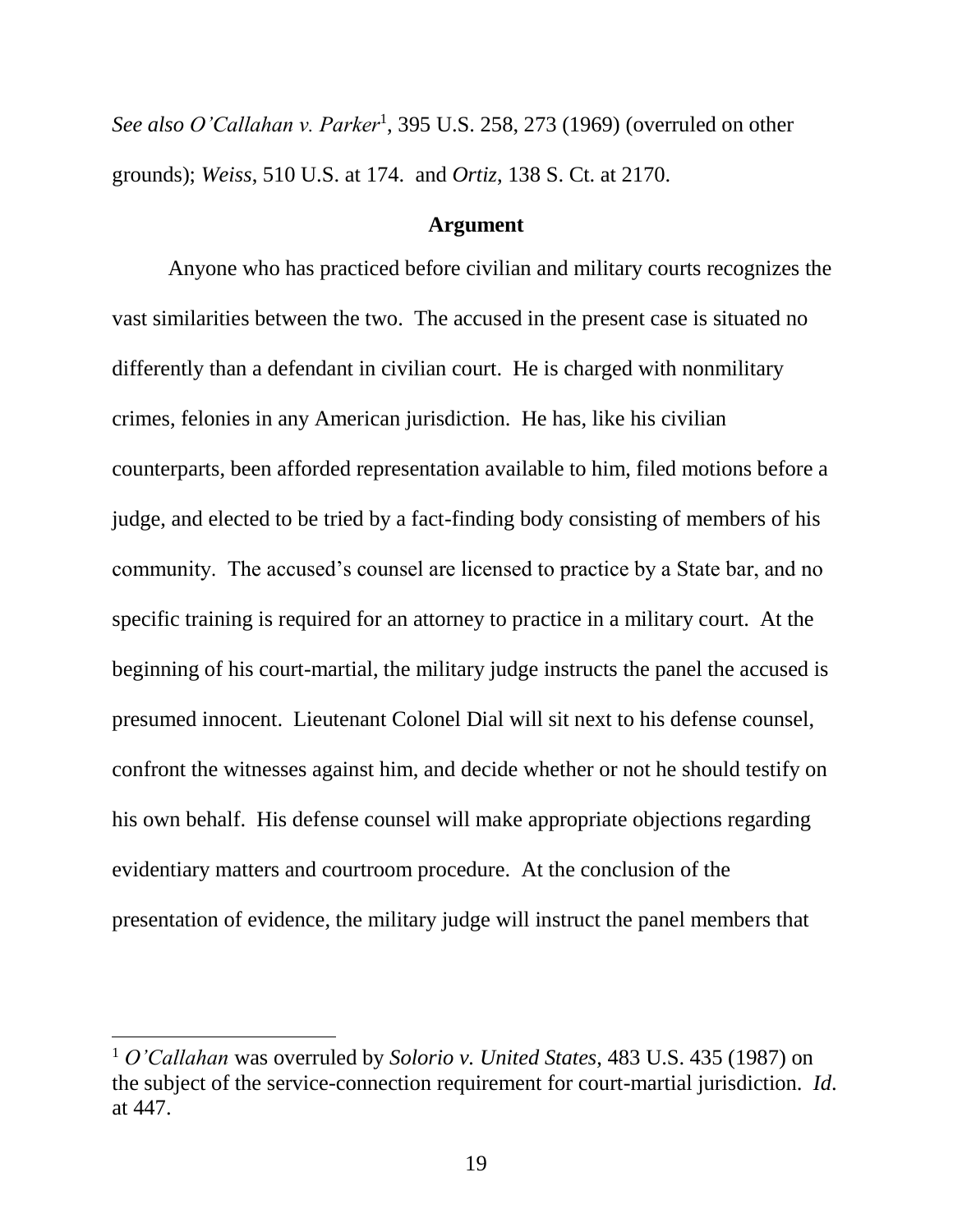the government must prove each element of an offense beyond a reasonable doubt. The panel will then deliberate.

While some procedural differences between a court-martial and a civilian trial exist, the fundamental role of a "panel" and "jury" is the same: to be the ultimate finders-of-fact. Both the civilian criminal justice system and the military justice system depend on a group of persons, whether called a "jury" or "panel," who serve as the ultimate arbiter of fact and truth-seekers in a criminal proceeding. Both jurors and military panel members are tasked with the exalted responsibility to "weigh the credibility of competing witnesses" and to collectively "measure intelligently the weight [of] . . . evidence with some element of untrustworthiness." *Kansas v. Ventris*, 556 U.S. 586, 594 n.\* (2009).

As found by the military judge, when comparing *relevant* information between the two groups, "[i]n all respects other than grand jury indictment and trial by jury, service members have the same constitutional rights as civilians. . . ." (Govt. App. Ex. 7, page 9). There is not one single constitutional protection granted to civilians not also granted to service members in some robust form.<sup>2</sup>

If found guilty, the accused will be sentenced and, as the military judge found, "the consequences of a conviction at a special or general court-martial are

 $\overline{\phantom{a}}$ 

<sup>2</sup> Please see Appendix A for a comprehensive list of similarities of guaranteed rights between the civilian and military criminal justice systems.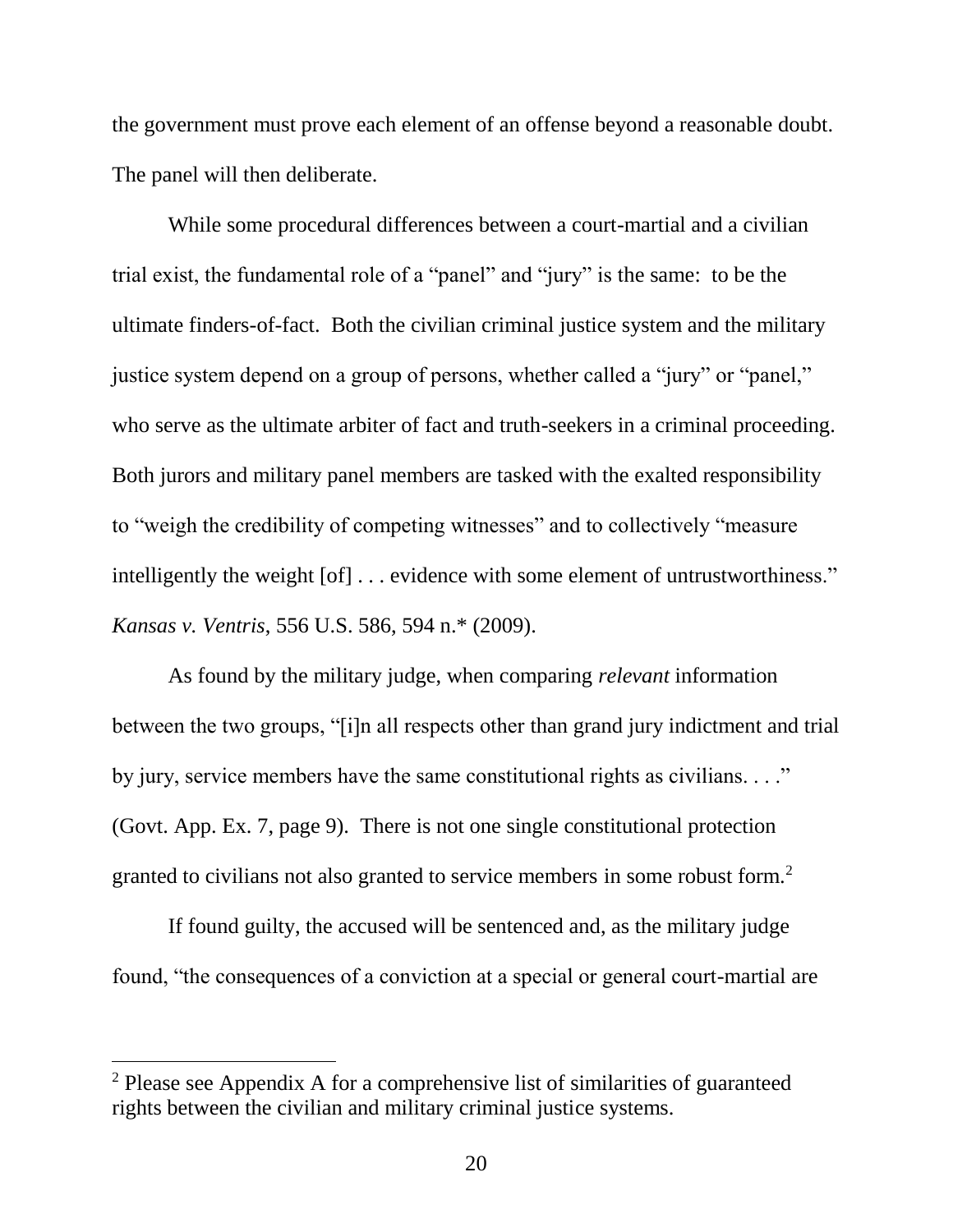no less serious than for civilian criminal convictions." (Govt. App. Ex. 7, page 9). Federal courts are in "wide agreement that convictions by general courts-martial receive the weight of equivalent convictions in the civilian system. *Gourzang v. AG United States*, 826 F.3d 132, 137 (3d Cir. 2016); *see also United States v. Shaffer*, 807 F.3d 943, 948 (8th Cir. 2015) ("[W]e hold that Shaffer's conviction by general court-martial is a conviction in 'a court of the United States' within 18 U.S.C. § 3559(c)"); *United States v. Grant*, 753 F.3d 480, 484-85 (4th Cir. 2014) (holding that a conviction by a general court-martial can qualify as the predicate offense under the Armed Career Criminal Act); *United States v. Martinez,* 122 F.3d 421, 424 (7th Cir. 1997) (holding that convictions by general courts-martial can serve as the predicate felonies-in-possession firearm prohibition at 18 U.S.C. §922(g)(1)); *United States v. MacDonald,* 992 F.2d 967, 970 (9th Cir. 1993); *see also* U.S.S.G. § 4A1.2 (g): Definitions and Instructions for Computing Criminal History ("Sentences resulting from military offenses are counted if imposed by a general or special court-martial.")

A convicted service member can suffer approximately 126 possible collateral consequences as a result of his conviction of a sex offense.<sup>3</sup> He can be required to register as a sex offender, $4$  have extreme difficulty finding housing, and

 $\overline{a}$ 

<sup>&</sup>lt;sup>3</sup> Nat'l Inventory of Collateral Consequences of Conviction. https://niccc.nationalreentryresourcecenter.org/consequences <sup>4</sup> 42 USCS § 16913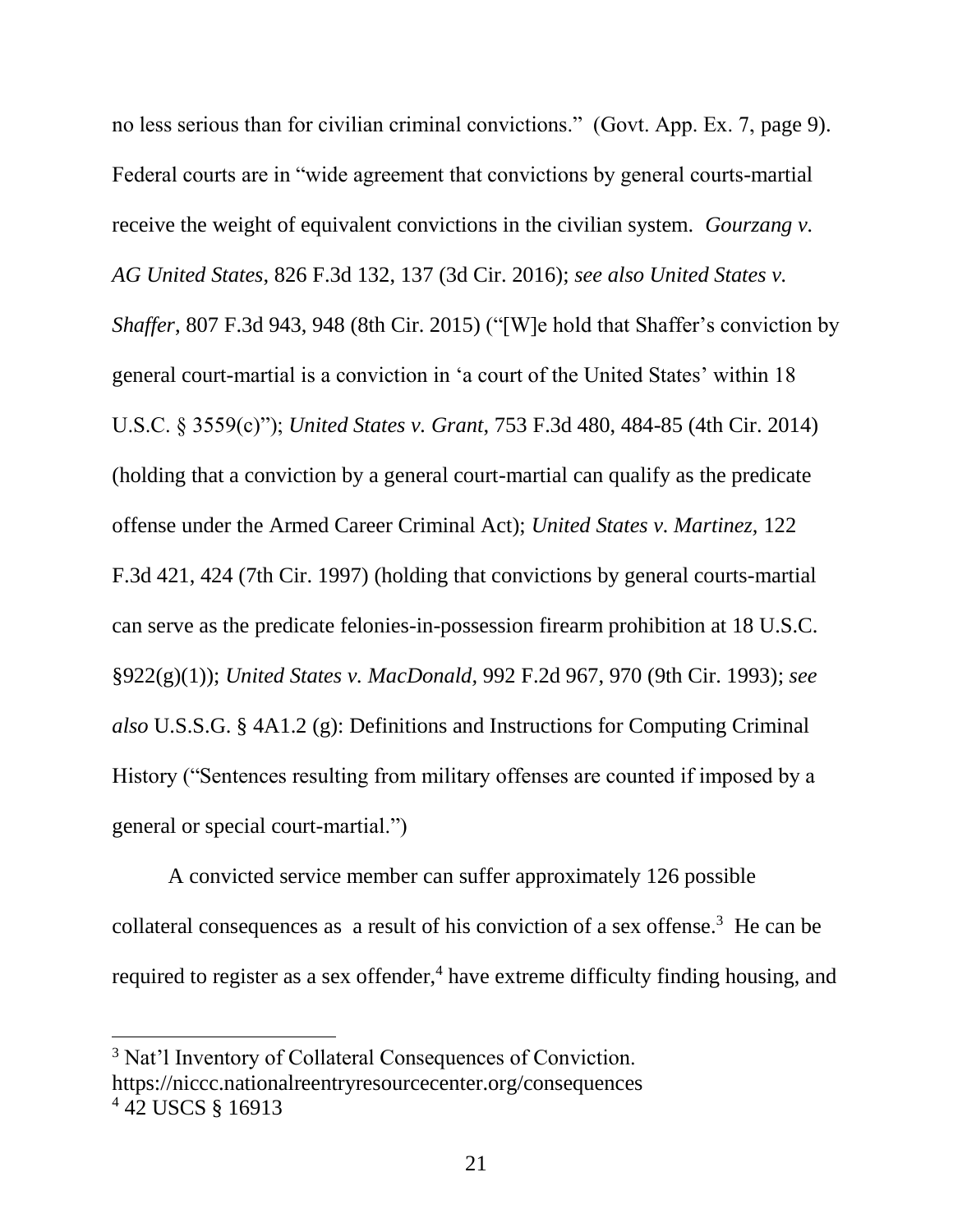these collateral consequences apply to military service members convicted at a general court-martial just as they would to a civilian convicted in federal court.<sup>5</sup>

In another similarity, military members sentenced to confinement at a courtmartial may be confined at a civilian institution<sup>6</sup> so long as they are "subject to the same discipline and treatment as" civilians in that institution. Article 58, UCMJ. The CAAF affirmed the plain reading of this statute in *United States v. McPherson* by stating, "[m]ilitary confinees can—and must—receive treatment equal to civilians confined in the same institution." 73 M.J. 393, 396 (CAAF 2014).

A trial and court-martial have the same general process--and the burdens and presumptions that are foundational are present. Despite the different terminology, clothing, and optics, a court-martial and a civilian trial vary little.

The government identifies some differences in nomenclature to support the notion civilian and military accused are not similarly situated. But military customs and courtesies, trial location, vocabulary, and other "distinctions" between civilian and military accused are irrelevant. For example, a service member can be tried even if he is not wearing a uniform, or not complying with, for example, grooming standards. *See United States v. Hasan,* 71 M.J. 416, 419 (CAAF 2012).

 $\overline{\phantom{a}}$ 

<sup>5</sup> 42 USCS § 13663

<sup>6</sup> U.S. Dept. of Justice, Federal Bureau of Prisons. Administration of Sentence for Military Inmates (Sept. 13, 2011). https://www.bop.gov/policy/progstat/5110\_016.pdf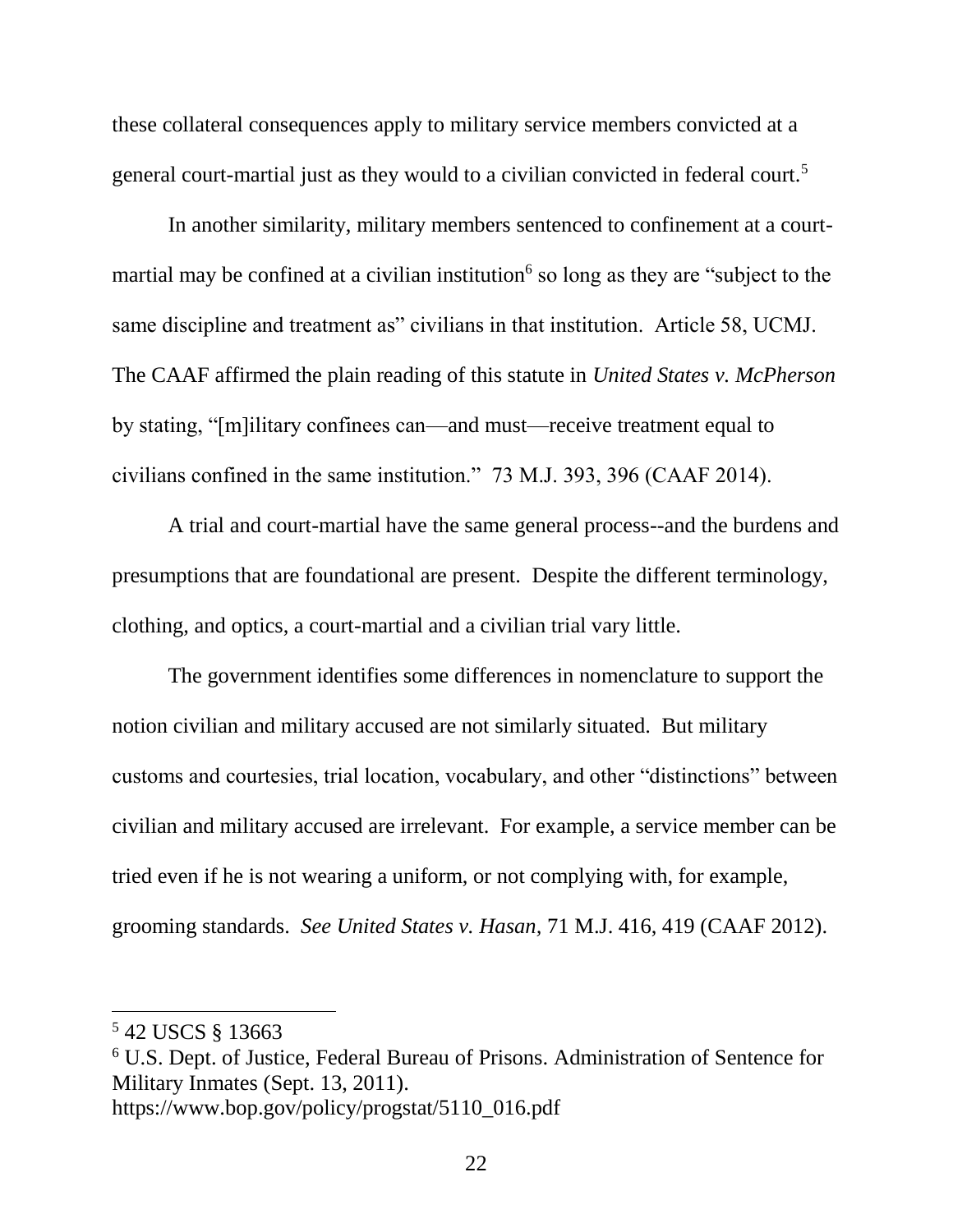The differences the government identifies address minor matters (indeed, differences between a court in say, Texas, may vary widely from practice in New York State), not the underlying question: whether civilian trials and courts-martial are similar in nature and result. The test is whether they are *similar*, not *identical*.

Furthermore, the government cites to the military's purpose of promoting good order and discipline as separating the military and civilian justice systems. (Govt. Br. at 13). First, that is misleading. Section three of the Preamble to the Manual for Courts-Martial states, "The purpose of military law is to promote justice, to assist in maintaining good order and discipline in the armed forces, to promote efficiency and effectiveness in the military establishment, and thereby to strengthen that national security of the United States." *Manual for Courts-Martial, United States* (2019 ed.) [MCM], Part I, ¶ 3. The first and primary purpose of the military justice system is to promote justice, not the preservation of good order and discipline.

Second, the military's purpose in promoting justice *and* maintaining good order and discipline is not antithetical to unanimous verdicts. Promoting justice is also at the heart of the civilian criminal justice system.

Finally, even if this court accepts the government's argument that these are somehow meaningfully different purposes in the system, that does not change the fact that the military justice system *in practice* is nearly identical to its civilian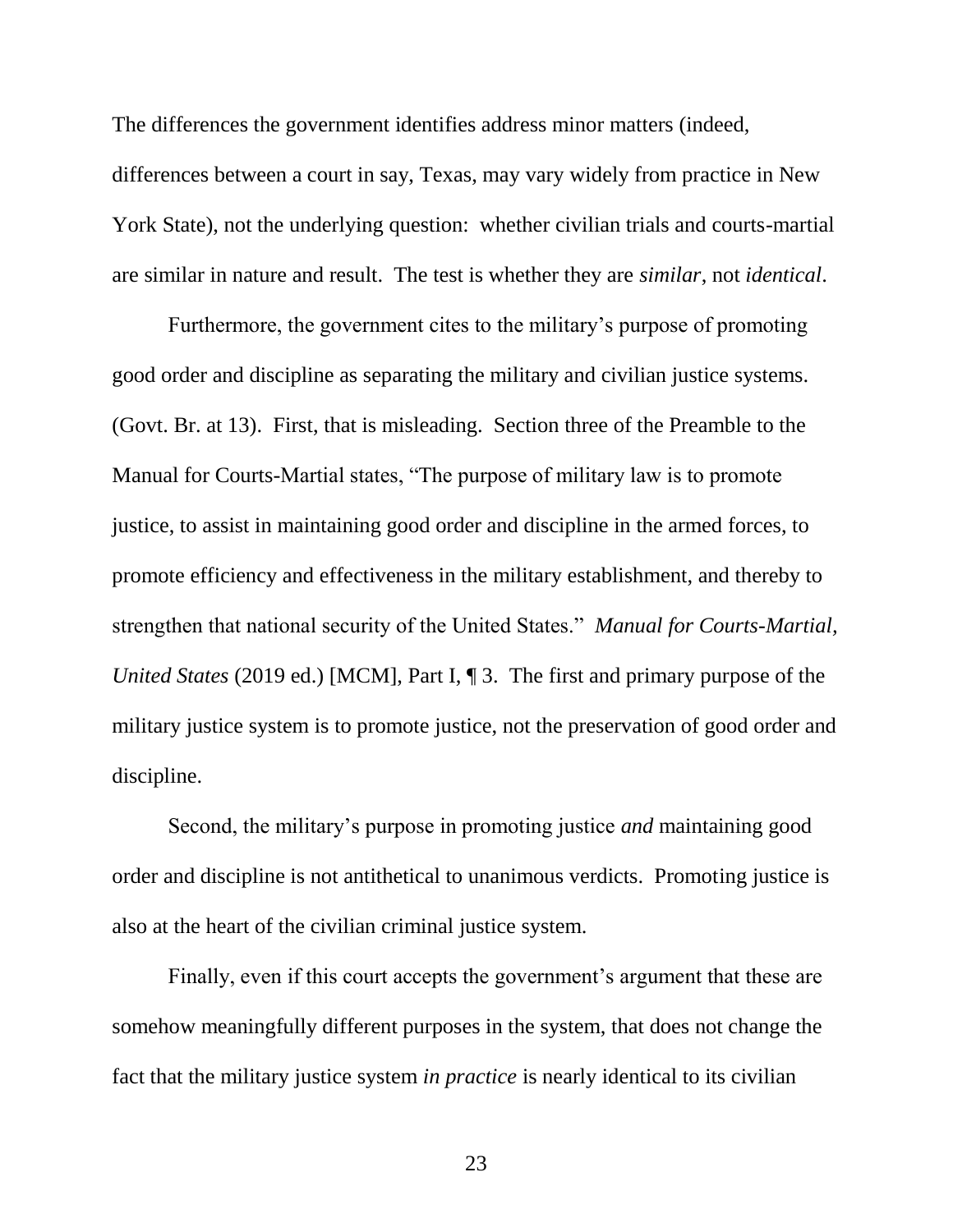counterpart, and the military accused in nearly all meaningful ways is similarly situated to his civilian counterpart.

### <span id="page-29-0"></span>**4. There is no rational basis for denying service members the constitutional right to a unanimous finding of guilt.**

**Law**

Even under a rational basis test, Article 52(a)(3) cannot stand. A rational basis suffices for treating similarly situated people differently. *See*, *e.g.*, *Rostker v. Goldberg*, 453 U.S. 57, 80 (1981) (asking whether the disparate treatment is "not only sufficiently but also closely related" to Congress' purpose in legislating); *Akbar,* 74 M.J. at 406 ("equal protection is not denied when there is a reasonable basis for a difference in treatment") (internal citation omitted). Even though the Supreme Court has noted, "a jurisdiction adopting a nonunanimous jury rule even for benign reasons would still violate the Sixth Amendment." *Ramos*, 140 S. Ct. at 1440 n. 44. No such rational purpose exists here.

#### **Argument**

In the present case, a "rational basis" does not suffice because the right to an impartial finder of fact is a fundamental right. Service members are guaranteed the fundamental right to a fair and impartial trial. *United States v. Commisso*, 76 M.J. 315 (CAAF 2017); *Wiesen*, 56 M.J. at 172; *Lambert*, 55 M.J. at 293 (CAAF 2001). There is no rational basis for not applying the Supreme Court's description of "fair and impartial", as laid out in *Ramos*, to military courts-martial.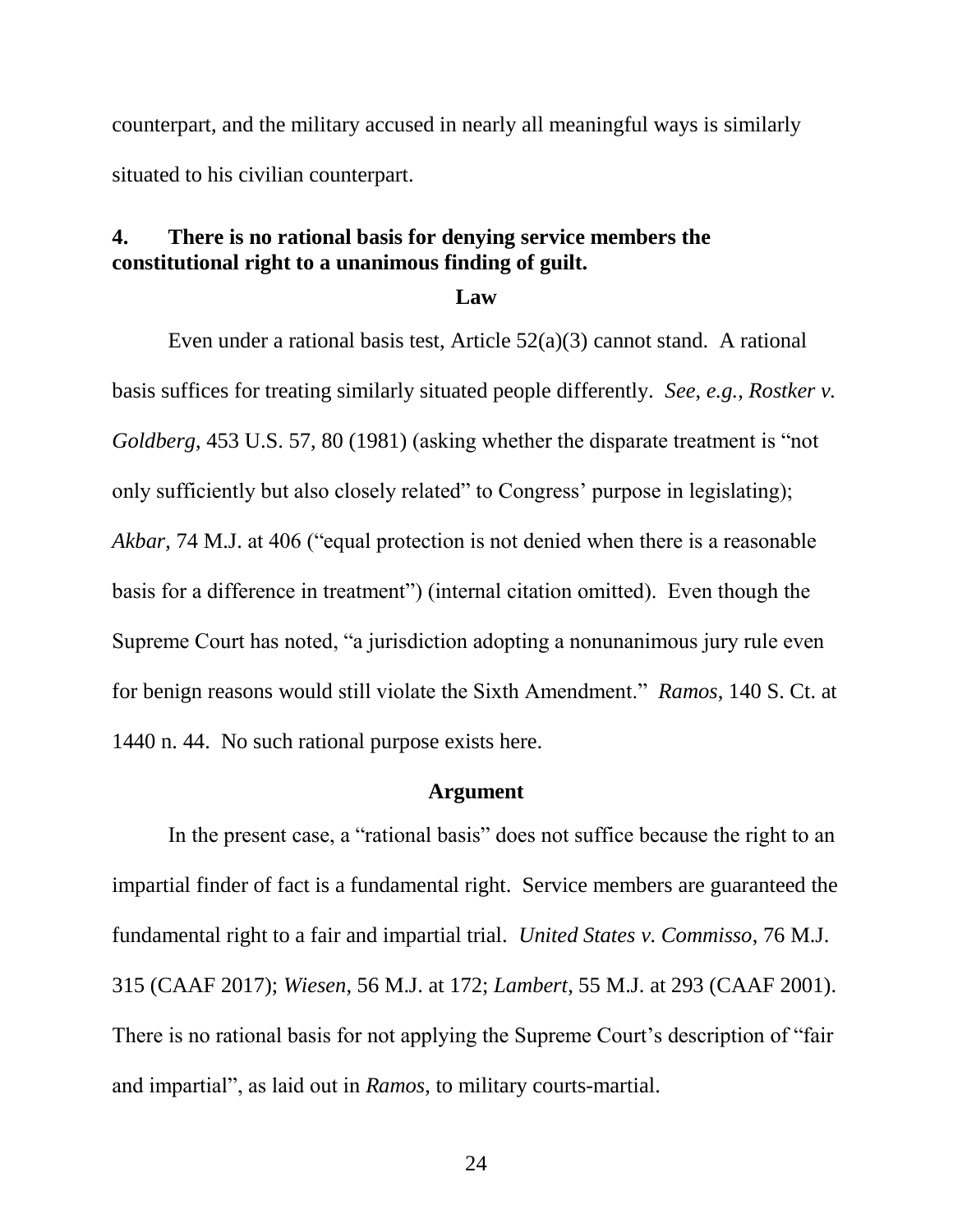<span id="page-30-0"></span>**a. Verdicts that are not unanimous are less reliable than unanimous guilty verdicts and therefore do not promote efficiency.** 

The government's first, main, and most robust argument for nonunanimous guilty verdicts is "efficiency." Indeed, the government devotes nearly twenty percent of its brief to the conclusory argument that unanimous verdicts would by definition by inefficient. (Gov. Br. at 25-31). But any system that does not accomplish its intended purpose is – by definition – inefficient.

The definition of efficient is "capable of producing desired results without wasting materials, time or energy." *Efficient*. Merriam-Webster.com. 2022. https://www.merriam-webster.com (10 February 2022). The government conflates efficiency with *expediency*. Something is not efficient just because it is fast. Something is efficient if it produces the desired result, which begs the question: what is the desired result of a courts-martial? Relying on the government's own purpose argument, *supra*, the purpose of the military justice system is, first and foremost, to "promote justice." MCM, Part I, ¶ 3. It is not to complete a courtmartial as quickly as possible.

"Justice" is defined as "the fair and proper administration of laws." *Justice,*  Black's Law Dictionary (11th ed. 2019). "Fair" is defined as something "characterized by honesty, impartiality, and candor." *Fair,* Black's Law Dictionary (11th ed. 2019). The military justice system is efficient when it produces the honest, impartial, and proper administration of laws without wasting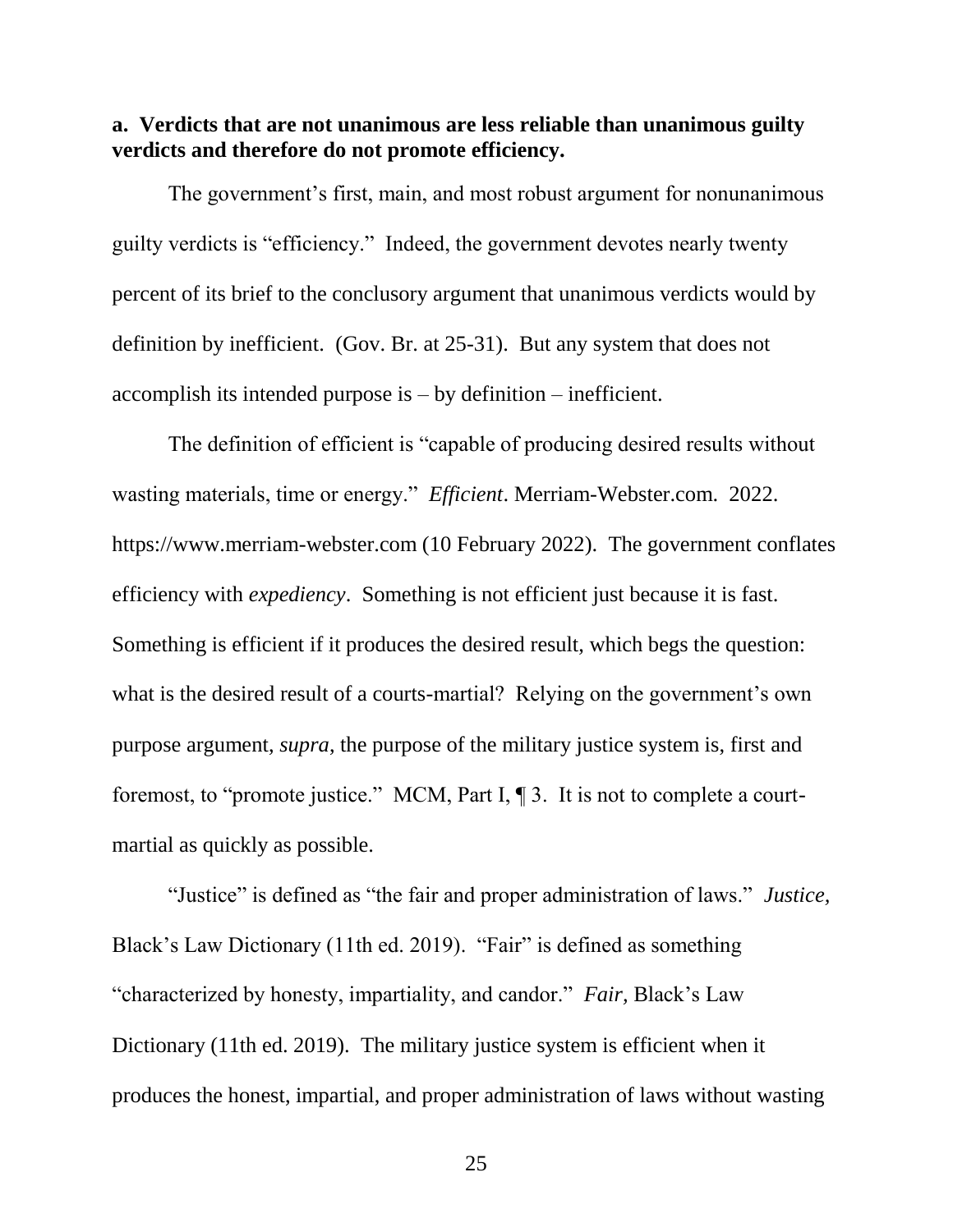materials, time, or energy. Ensuring that the military justice system promotes justice is not a waste of time.

Even if this court accepts the government's claim that the goal of military justice is efficiency, empirical data demonstrates unanimous verdicts would, by ensuring reliability, promote efficiency. Requiring unanimous guilty verdicts increases efficiency by strengthening deliberations, reducing the frequency of factual errors, fostering greater consideration of minority viewpoints, and increasing confidence in verdicts and the criminal justice system. Dennis J. Devine et al. *Jury Decision Making: 45 Years of Empirical Research on Deliberating Groups*, 7 Psychol. Pub. Pol'y & L. 622, 669 (2001) [hereinafter *Jury*  Decision Making<sup>[7</sup>.

Unanimous guilty verdict panels would actually be more efficient in that they would be more *thorough* and more likely to come up with the correct result. In a 1983 study by Dr. Reid Hastie, a psychologist specializing in research of juries and decision-makers, participants who had appeared for jury duty watched a threehour reenactment of an actual homicide trial. *See* Reid Hastie et al., *Inside the Jury* 115, 145-47 (1983). The jurors then deliberated under unanimous (twelve out of twelve), five-sixths (ten out of twelve), or two-thirds (eight out of twelve)

 $\overline{\phantom{a}}$ 

<sup>7</sup> See also Brief of Law Professors and Social Scientists as *Amici Curaie* in Support of Petitioner, *Ramos v. Louisiana,* 140 S. Ct. 1390 (2020)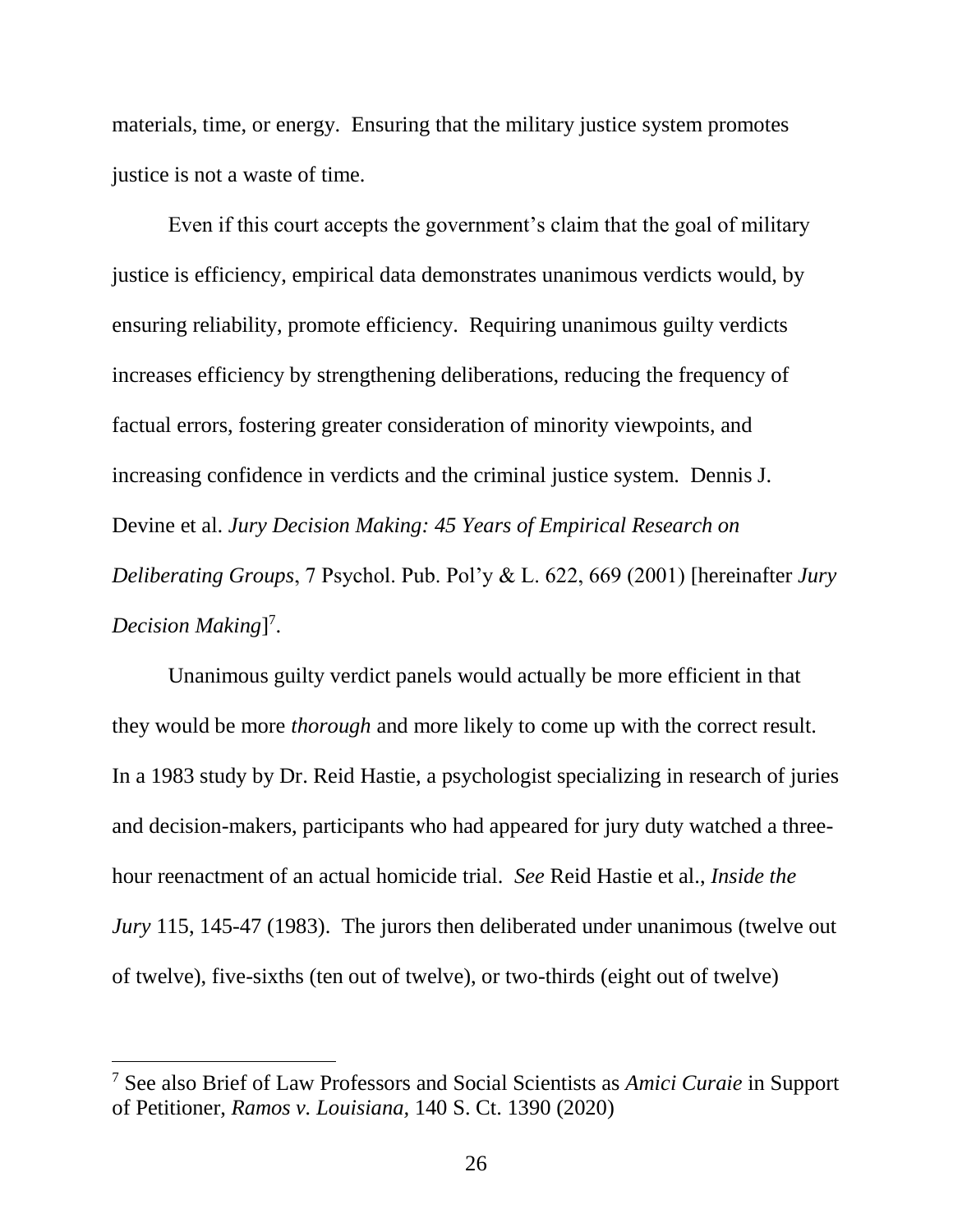decision rules. *Id*. at 50. The juries operating under a unanimous decision rule deliberated longer and discussed several key facts to a greater extent than those not required to reach a unanimous verdict. *Id*. at 76-77, 97. Jurors operating under a unanimous decision rule rated their deliberations as more thorough than jurors operating under non-unanimous decision rules. *Id*. at 77. Thus, although perhaps taking longer, a unanimous jury's verdict is more thoughtful and thus more reliable.

Unanimity also reduces the likelihood of error. The same study above found juries required to reach a unanimous verdict in a simulated homicide trial were less likely to reach the legally inaccurate verdict than those not requiring unanimity. *Id.* at 62, 81.

It is also more efficient to ensures that all panel members, regardless of race, religion, rank, age, experience, sexual orientation, branch, or ethnicity, are given a meaningful vote. While Article  $52(a)(3)$  does not carry with it the same explicitly racist history as the Louisiana and Oregon non-unanimity laws, the possibility of a discriminatory silencing of minorities voices is still present. Justice Sotomayor wrote, nonunanimous verdicts can give rise to at least a "perception of unfairness," especially when there are racial disparities in the pool of defendants and/or the composition of the jury. *Ramos* 140 S. Ct. at 1418 (Sotomayor, J., concurring in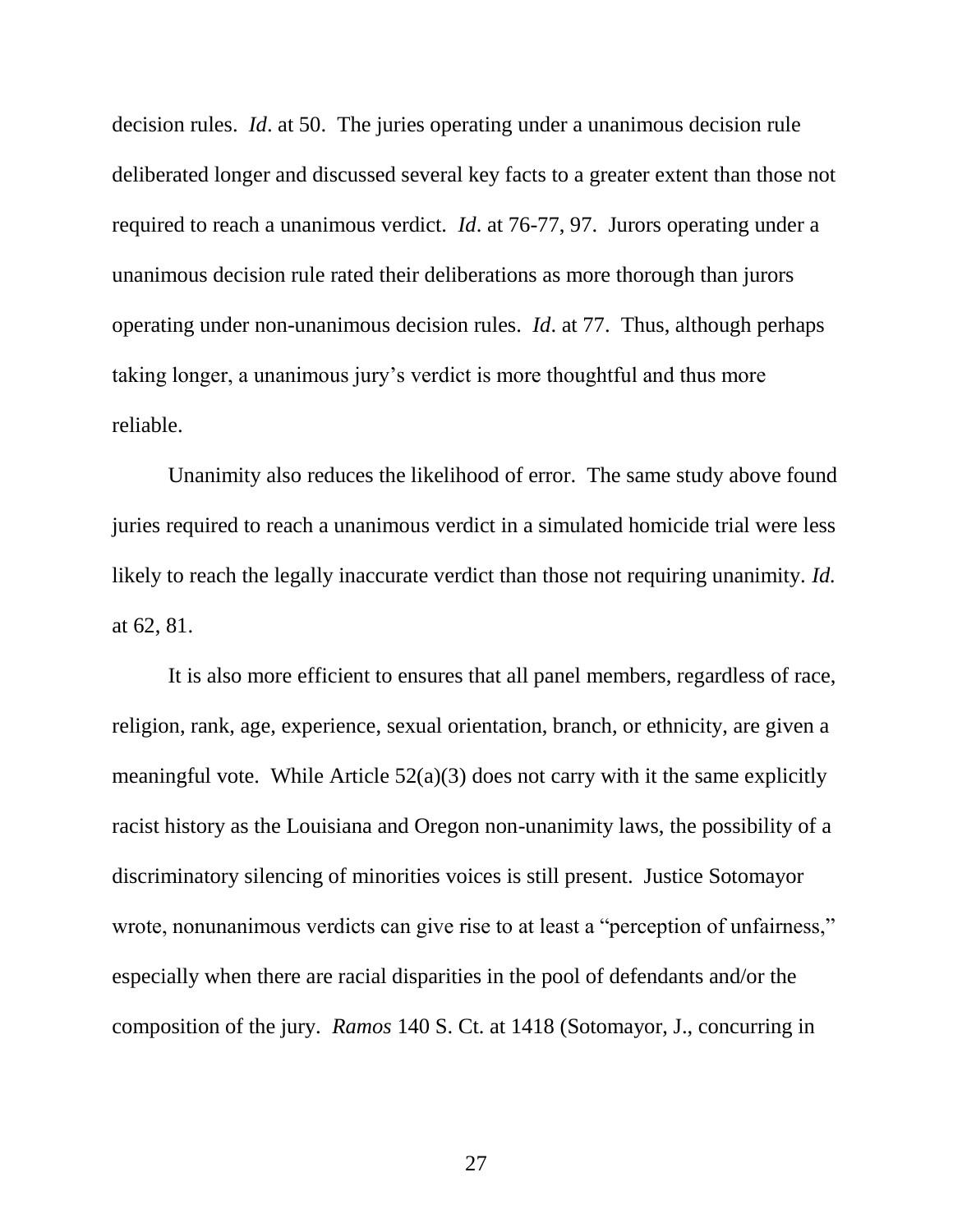part). Thus, unanimity satisfies both missions of the military justice system: fairness and efficiency.

### <span id="page-33-0"></span>**b. The low risk of delays because of hung juries is not significant enough to warrant denial of a fundamental right.**

The government argues that unanimous guilty verdicts would result in a logjam due to hung juries. (Govt. Bt. at 25-26). This is baseless for two reasons. First, the constitutional requirement for a unanimous guilty verdict does not equate to a requirement for a unanimous acquittal. Second, in jurisdictions requiring unanimity, hung juries are rare.

A unanimous guilty verdict does not require deliberation until all members agree. The fundamental right of unanimity before taking an individual's liberty does not equate to a governmental right to a unanimous acquittal. As Justice Thomas observed in *Ramos*, "I would resolve this case based on the Court's longstanding view that the Sixth Amendment includes a protection against nonunanimous felony guilty verdicts…" *Ramos* 140 S. Ct. at 1421 (Thomas, J., concurring). He used the very specific words "felony guilty verdicts" throughout his concurrence. This emphasizes *Ramos* does not require unanimity in *all* verdicts. That makes sense. The government does not have a liberty interest at stake in a criminal justice process. The Founders were concerned with limiting the extreme power of the government over the individual, not the individual over the government. While post-*Ramos* cases are few, the Oregon Supreme Court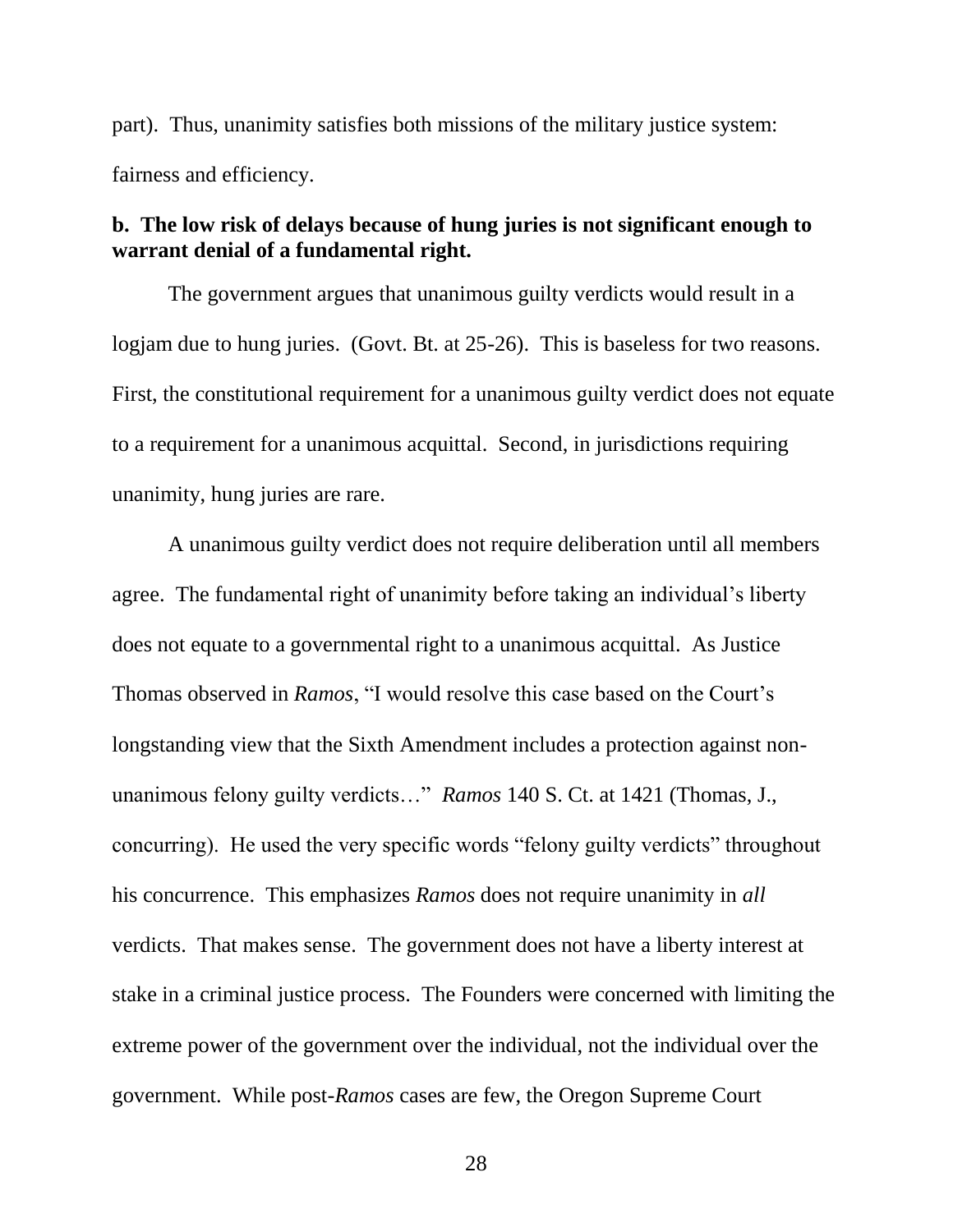explicitly found the Constitution does not require a unanimous *acquittal*. *State v. Ross*, 481 P.3d 1286, 1293 (Or. 2021) (holding that the trial court's decision to give a jury instruction that an acquittal must be unanimous was error because *Ramos* did not invalidate the Oregon law permitting non-unanimous acquittals).

Hung juries are rare. Statistics show that less than one in twenty trials end in a hung jury. While dispensing with the idea that there was a rational basis for not requiring unanimity, the Court in *Ramos* noted, "some studies suggest that the elimination of unanimity has only a small effect on the rate of juries." *Ramos* 140 S. Ct. at 1401. The Court was referencing a classic study, *The American* Jury, that found a hung jury rate of 5.5% in a sample of over 3500 criminal trials. H. Kalven & H. Zeisel, *The American Jury* 461 (1966); Diamond, Rose, & Murphy, *Revisiting the Unanimity Requirement: The Behavior of the Nonunanimous Civil Jury*, 100 Nw. U. L. Rev. 201, 207-208 (2006). A more recent 1999 study reviewing data from the Administrative Office of the U.S. Courts from 1980-1997 found federal criminal hung jury rates were consistently between two and three percent. P. L. Hannaford, *How much justice hangs in the balance?* Judicature, 83, 59-67 (1999). Because data regarding military panels is unavailable, it is impossible to determine what the rate of hung juries would be, but no reason exists to think that it would be higher than in federal courts. To the contrary, because of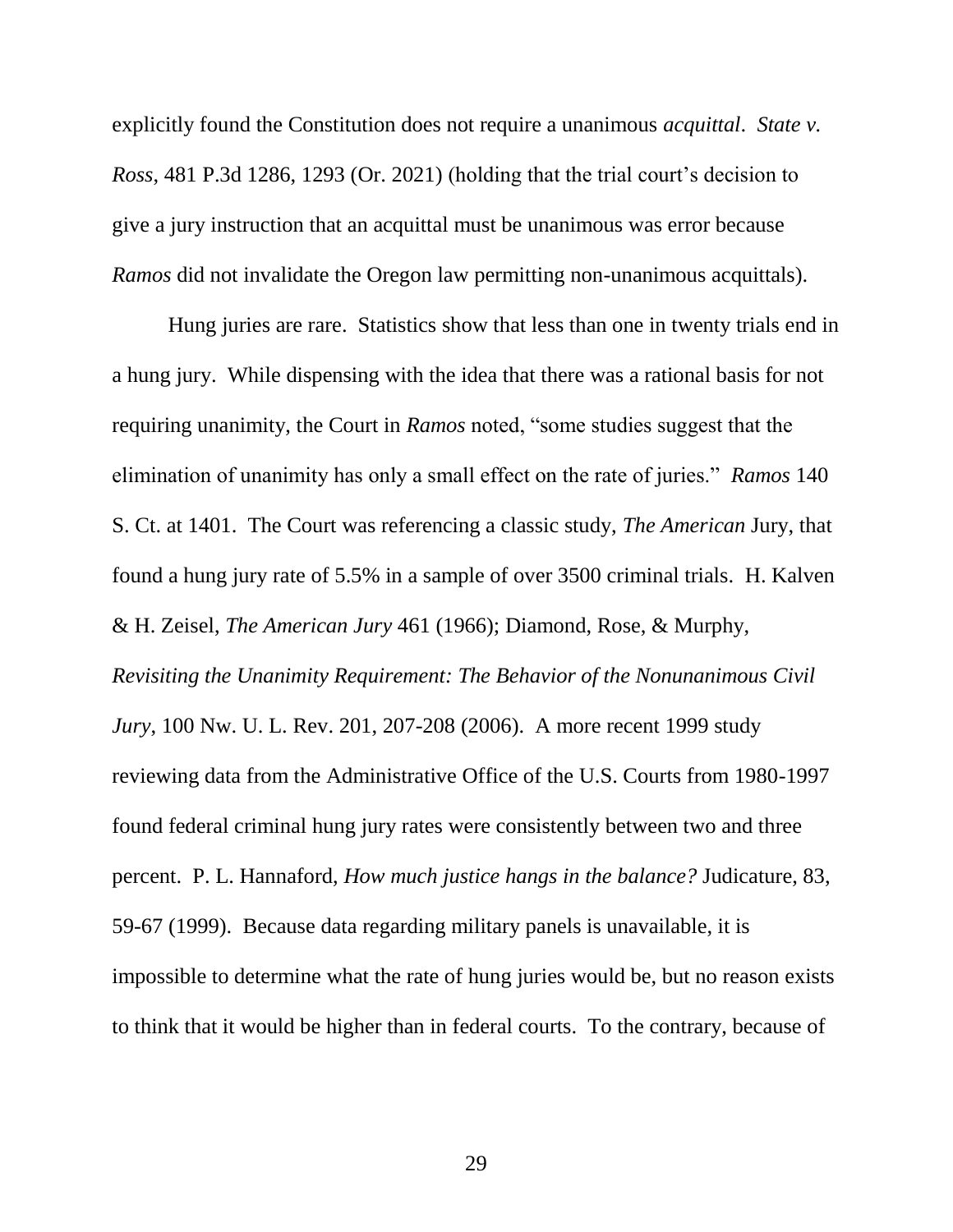the panel member's ability to request additional evidence, the hung jury rate would likely be significantly *lower* in military courts. R.C.M. 921(b).

### <span id="page-35-0"></span>**c. The government's unlawful command influence argument is a flawed.**

The government's conclusory argument that non-unanimity protects against unlawful command influence (UCI) rests on an unspoken, but obvious, implication that convening authorities, commanding officers, and panel members from various ranks would regularly ignore the express admonition of a military judge or violate the UCMJ. Article 37(a)(1), UCMJ, states:

No court martial convening authority, nor any other commanding officer, may censure, reprimand, or admonish the court or any member, military judge, or counsel thereof, with respect to the findings or sentence adjudged by the court… The government fails to show, or even argue, *how* or *why* these service

members would ignore their oath and the military judge, and commit UCI in a unanimous verdict system any more than they do in the current system, when the overwhelming majority (six out of eight) of mixed-rank members must vote for guilt.

The government relies on *United States v. Mayo*, 2017 CCA LEXIS 239 (Army Ct. Crim. App. 2017) (mem. op.). In *Mayo,* decided before *Ramos,* this court noted UCI was a "preeminent concern" in the post-World War II years, and "a requirement of unanimous panel decision, while having obvious advantages in truth-determination, would also undercut several protections against [UCI] that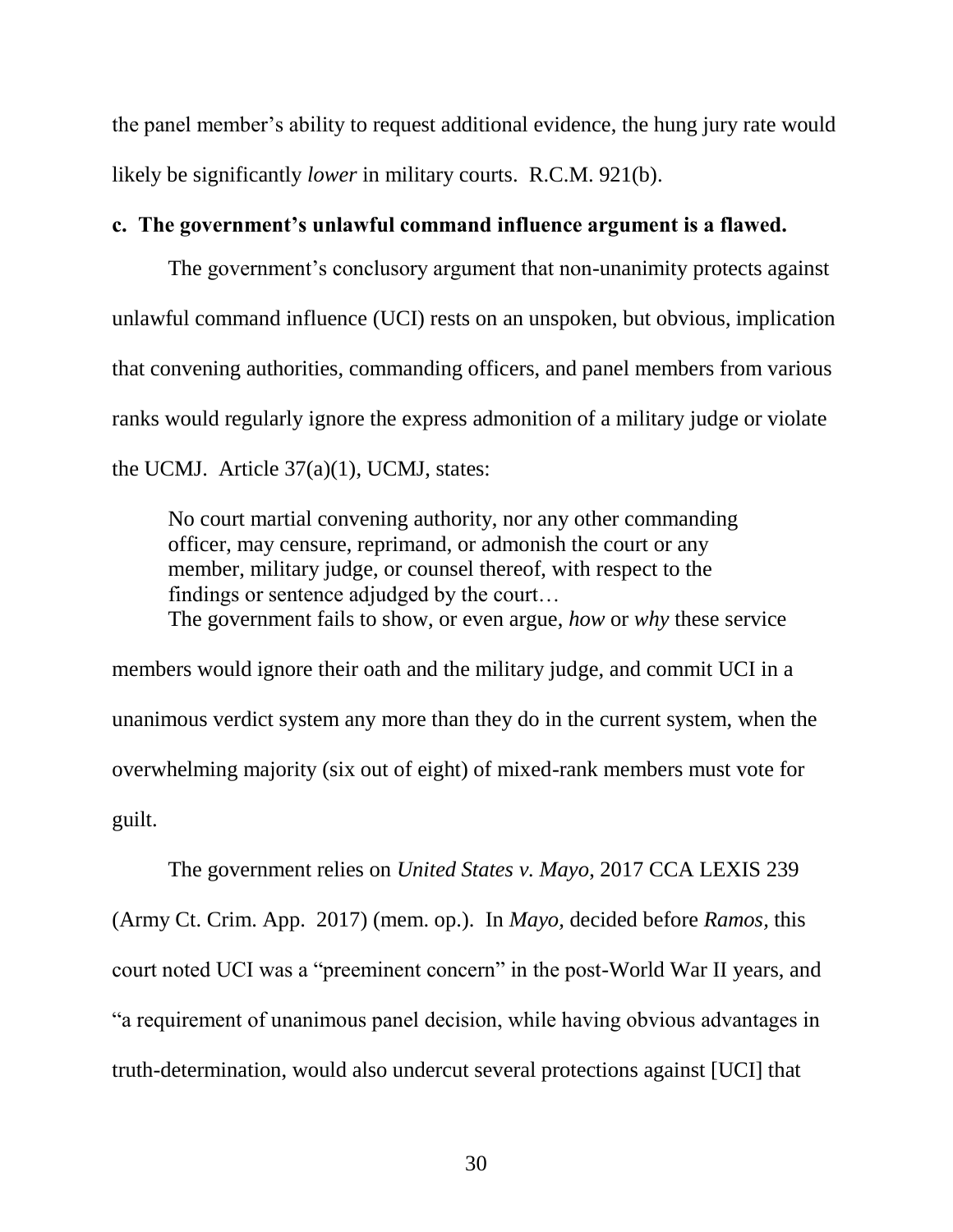exist under current military justice practice." *Id.* at 7-8. Yet nothing in the legislative history indicates unanimity would undercut protections against UCI. *See* House Armed Services Committee Report, H.R. Doc. No. 491, 81st Cong., 1st Session (1949) at 606 (statement of Prof. Edmund M. Morgan).

On the contrary, there is a list of protections against UCI that does not include non-unanimous verdicts. Rule for Courts-Martial 921(a) states, "Superiority in rank shall not be used in any manner in an attempt to control the independence of members in the exercise of their judgment." Furthermore, in all cases, the military judges instruct the members, just before they begin deliberations:

The following procedural rules will apply to your deliberations and must be observed. The influence of superiority in rank will not be employed in any manner in an attempt to control the independence of the members in the exercise of their own personal judgment. Your deliberation should include a full and free discussion of all the evidence that has been presented. Benchbook., para. 2-5-14 (10 January 2020 unofficial update).

To accept the government's argument is to completely swallow the unsupported presumption that officers and other leaders will naturally violate the law and their instructions. What's more, CAAF already directly addressed this point: "Where the vote is unanimous, [the] concerns about command influence would appear to be unfounded." *United States v. Loving*, 41 M.J. 213, 296 (CAAF 1994).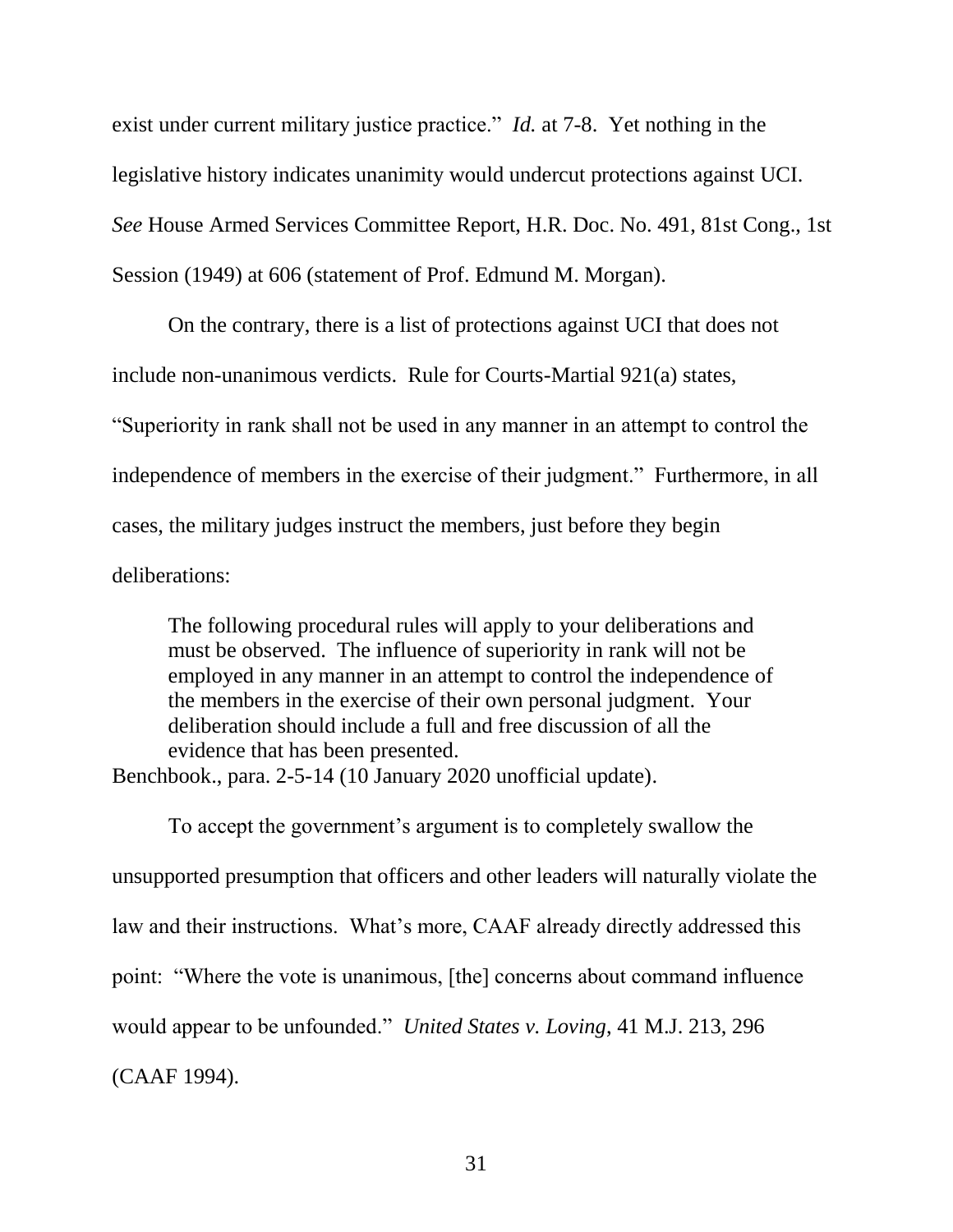Finally, and perhaps most compelling, military capital convictions already require unanimity, tacitly demonstrating that UCI is not a rational concern. *Loving*, 41 M.J. at 296. It is irrational to think that UCI is such a certainty during deliberations of noncapital offenses, but that it would cease to exist when a panel is making the weighty decision between life and death.

### **Conclusion**

<span id="page-37-0"></span>This court should deny the government's writ, as this court has no jurisdiction to review this case. If this court determines it has jurisdiction, it should still deny the writ, because the military judge correctly found he was bound by the Supreme Court's decision in *Ramos*. It was well within his purview to grant the defense's motion to instruct the panel a finding of guilty required unanimity. The Constitution required the military judge to grant the defense's motion, and it requires this court to uphold the military judge's ruling.

JULIA M. FARINAS Major, Judge Advocate Captain, Judge Advocate Appellate Defense Counsel Appellate Defense Counsel Defense Appellate Division Defense Appellate Division

LAUREN M. TEEL JOYCE C. LIU Captain, Judge Advocate Major, Judge Advocate Branch Chief Branch Chief Defense Appellate Division Defense Appellate Division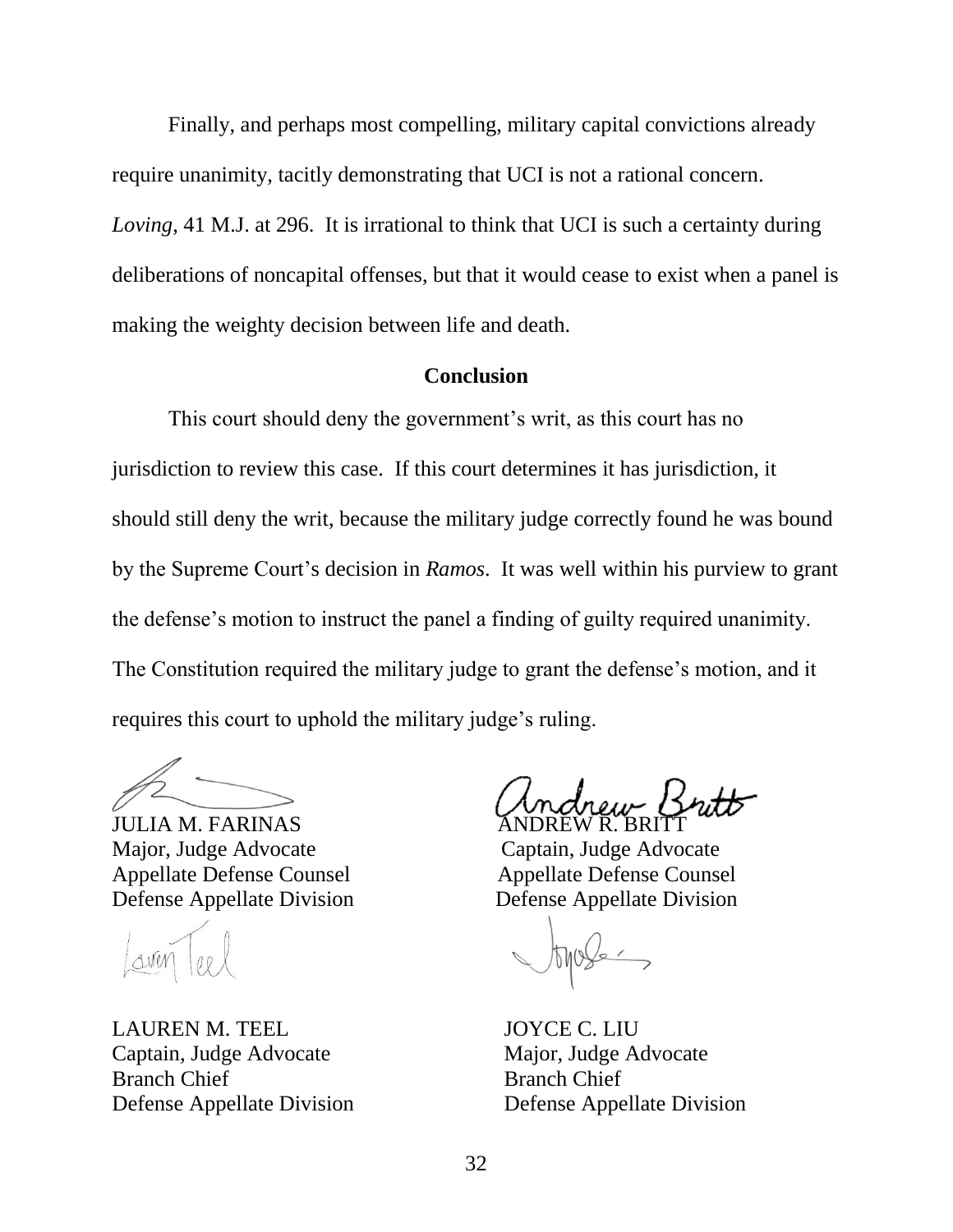Dor N. Catho

DALE C. McFEATTERS JONATHAN F. POTTER Lieutenant Colonel, Judge Advocate Senior Capital Defense Counsel Deputy Chief Defense Appellate Division Defense Appellate Division

MICHAEL C. FRIESS

Colonel, Judge Advocate Chief Defense Appellate Division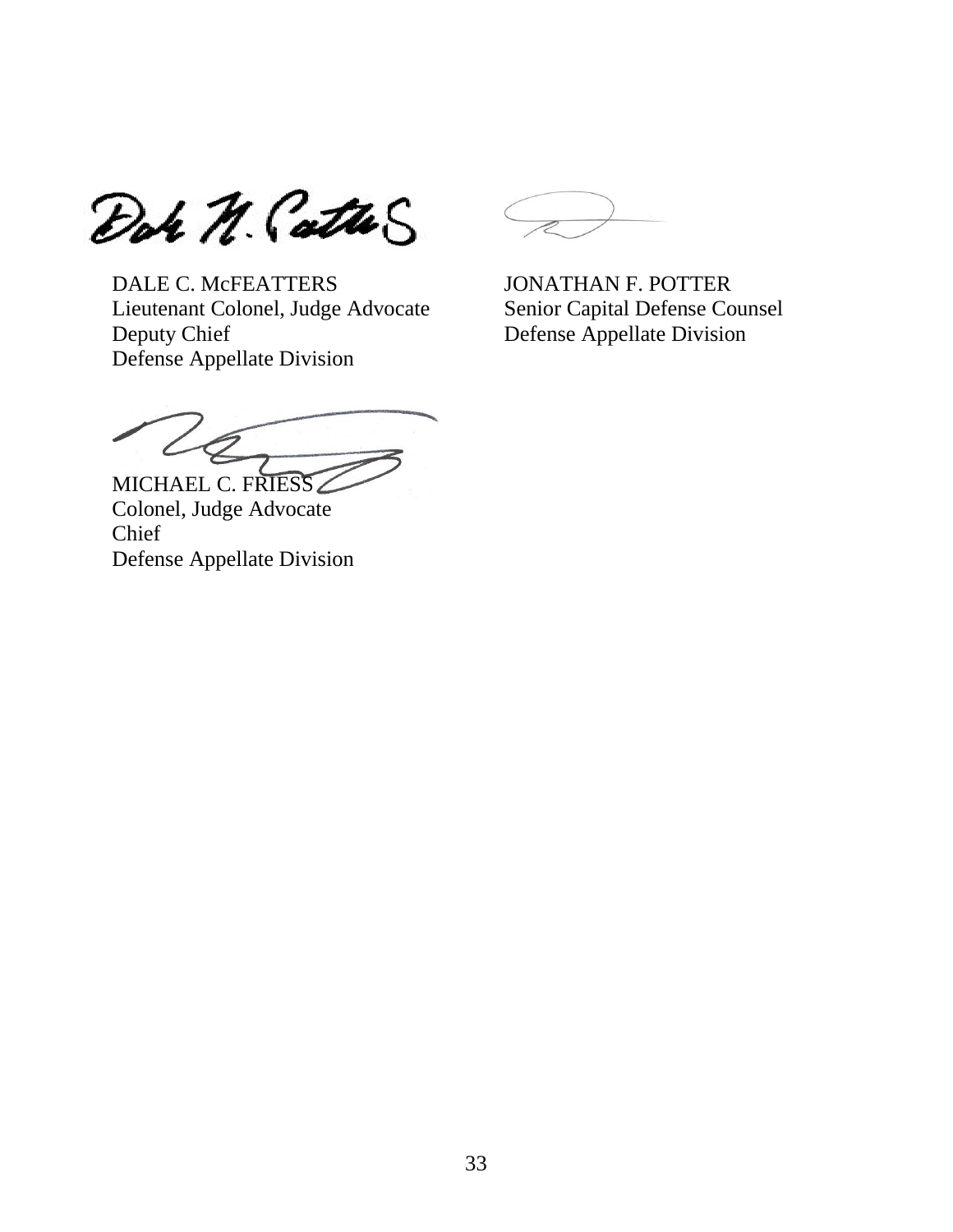### **CERTIFICATE OF FILING AND SERVICE**

I certify that a copy of the foregoing was electronically submitted to the

Army Court and Government Appellate Division on 19 February 2022.

 $\sim$ 

JULIA M. FARINAS Captain, Judge Advocate Appellate Defense Counsel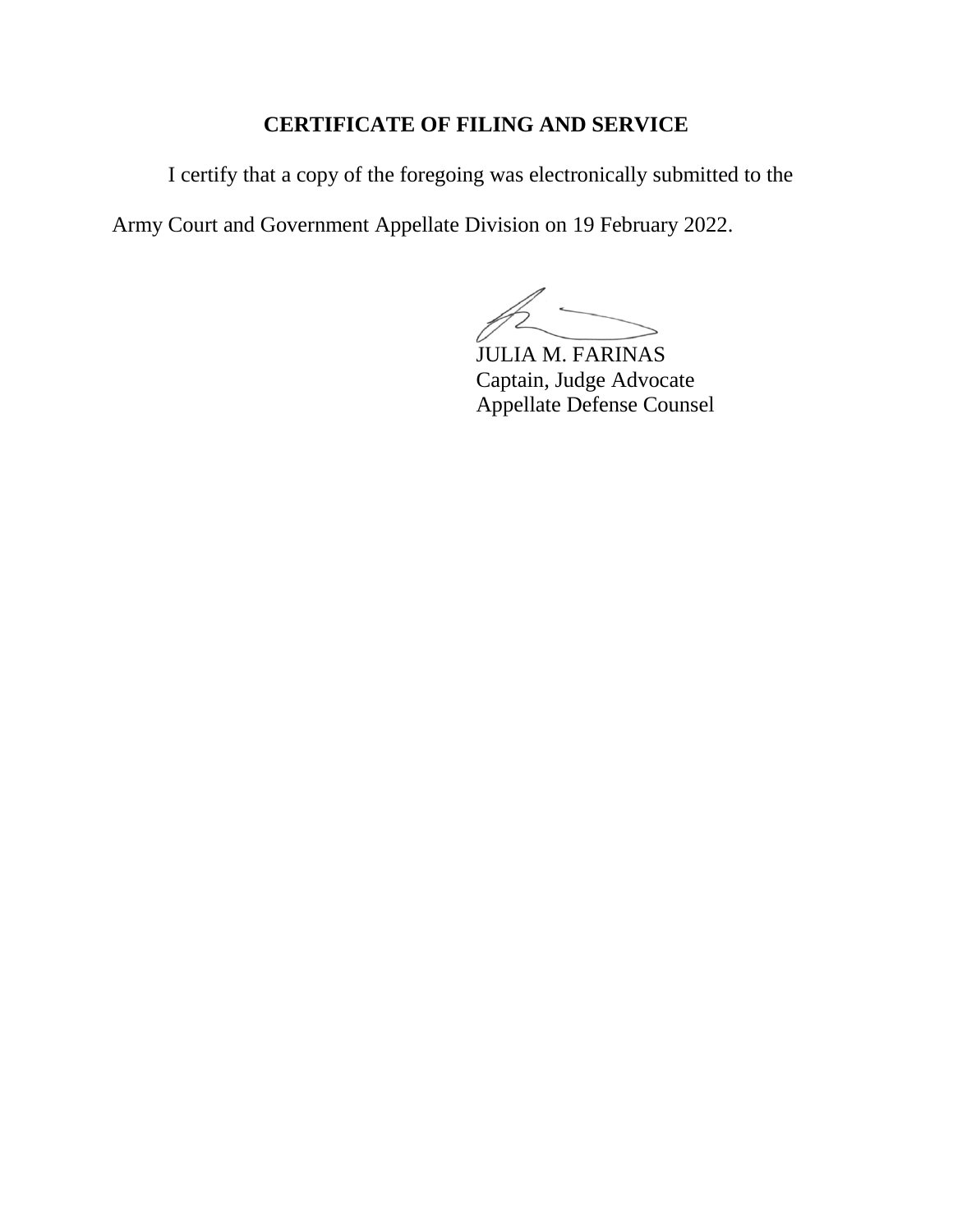| <b>Constitutional</b><br><b>Protection</b>        | <b>Service Member</b><br><b>Protection</b> | $\beta$ and $\alpha$ and $\beta$ and $\beta$ and $\beta$ and $\beta$ and $\beta$ and $\beta$ and $\beta$ and $\beta$<br><b>UCMJ Article, Case Law, and</b><br><b>Presidentially promulgated rules</b>                                                                       |
|---------------------------------------------------|--------------------------------------------|-----------------------------------------------------------------------------------------------------------------------------------------------------------------------------------------------------------------------------------------------------------------------------|
| Free Speech                                       | Limited<br>Protection                      | Parker v. Levy, 417 U.S. 733 (1974); US v.<br>Rapert, 75 M.J. 164 (C.A.A.F. 2015)                                                                                                                                                                                           |
| <b>Free Exercise</b>                              | Limited<br>Protection                      | Cutter v. Wilkinson, 544 U.S. 709 (2005); US v.<br>Sterling, 75 M.J. 407 (C.A.A.F. 2016)                                                                                                                                                                                    |
| Assembly                                          | Limited<br>Protection                      | United States v. Reed, 24 M.J. 80 (C.M.A. 1987).<br>(Everett, C.J. concurring).                                                                                                                                                                                             |
| Petition                                          | Limited<br>Protection                      | Secretary of the Navy v. Huff, 444 U.S. 453<br>(1980); Brown v. Glines, 444 U.S. 348 (1980).                                                                                                                                                                                |
| <b>Bear Arms</b>                                  | <b>Full Protection</b>                     | District of Columbia v. Heller, 554 U.S. 570<br>(2008); United States v. Smith, 56 M.J. 711<br>(A.F. Ct. Crim. App. 2001) pet. denied, 56<br>M.J. 477 (2002)                                                                                                                |
| Search and<br><b>Seizures</b>                     | Limited<br>Protection                      | United States v. Stevenson, 66 M.J. 15<br>(C.A.A.F. 2008); United States v. McMahon, 58<br>M.J. 362 (C.A.A.F. 2003) (citing Schneckloth v.<br>Bustamonte, 412 U.S. 218 (1973) and Katz v.<br>United States, 389 U.S. 347 (1967)); R.C.M.<br>302-305; Mil. R. Evid. 311-317. |
| Self-<br>Incrimination<br>and Right to<br>counsel | <b>Full or Modified</b><br>Protection      | Article 31, UCMJ; United States v. Vela, 71<br>M.J. 283 (C.A.A.F. 2012); United States v.<br>Mapes, 59 M.J. 60 (C.A.A.F. 2003); Mil. R.<br>Evid. 301, 304, & 305.                                                                                                           |
| Double<br>Jeopardy                                | <b>Full Protection</b>                     | Article 44, UCMJ; Wade v, Hunter, 3368 U.S.<br>684 (1949); United States v. Easton, 71 M.J.<br>168 (C.A.A.F. 2012).                                                                                                                                                         |
| Due Process                                       | <b>Full Protection</b>                     | Weiss v. United States, 510 U.S. 163 (1994)<br>(citing Rostker v. Goldberg, 453U.S. 57 (1981)<br>and Middendorf v. Henry, 425 U.S. 25 (1976));<br>Frontiero v. Richardson, 411 U.S. 677 (1973);<br>United States v. Meakin, 78 M.J. 396 (C.A.A.F.<br>2019).                 |
| <b>Speedy Trial</b>                               | <b>Full Protection</b>                     | Article 10, UCMJ; United States v. Thompson,<br>68 M.J. 308 (C.A.A.F. 2010); United States v.<br>Moreno, 63 M.J. 129 (C.A.A.F. 2006); R.C.M.<br>707.                                                                                                                        |

### APPENDIX A: Similarities between Civilian and Military Justice Systems